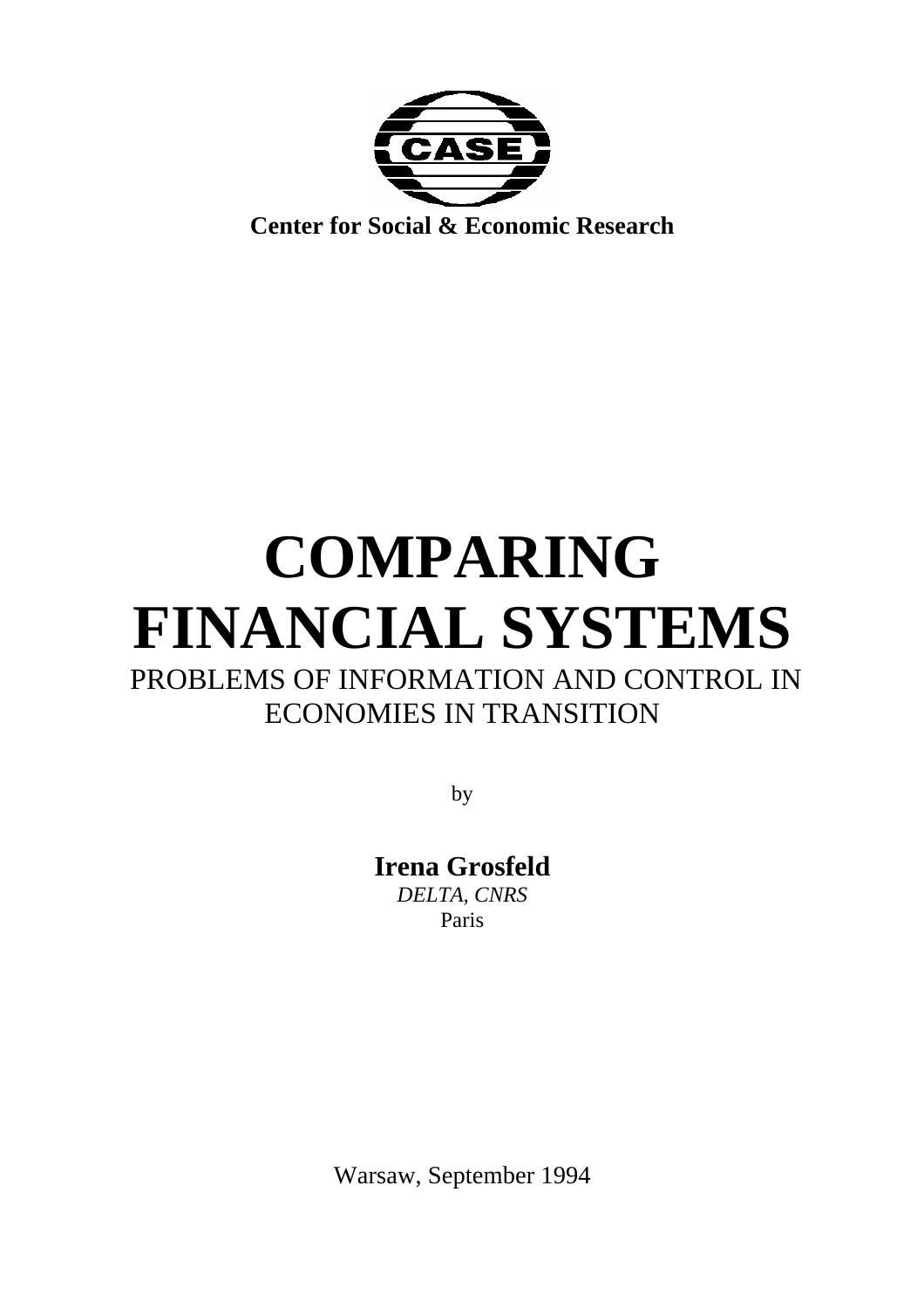Materials published in this series have a character of working papers which can be a subject of further publications in the future. The views and opinions expressed here reflect Authors' point of view and not necessary those of CASE .

Paper sponsored by **Stefan Batory Foundation**.

 **CASE** Research Foundation, Warsaw 1994

ISBN 83-86296-15-1

Editor:

**CASE** - **Center for Social & Economic Research**  00-585 Warszawa, Bagatela 14 tel/fax (48-2) 628 65 81; tel/fax (48-22) 29 43 83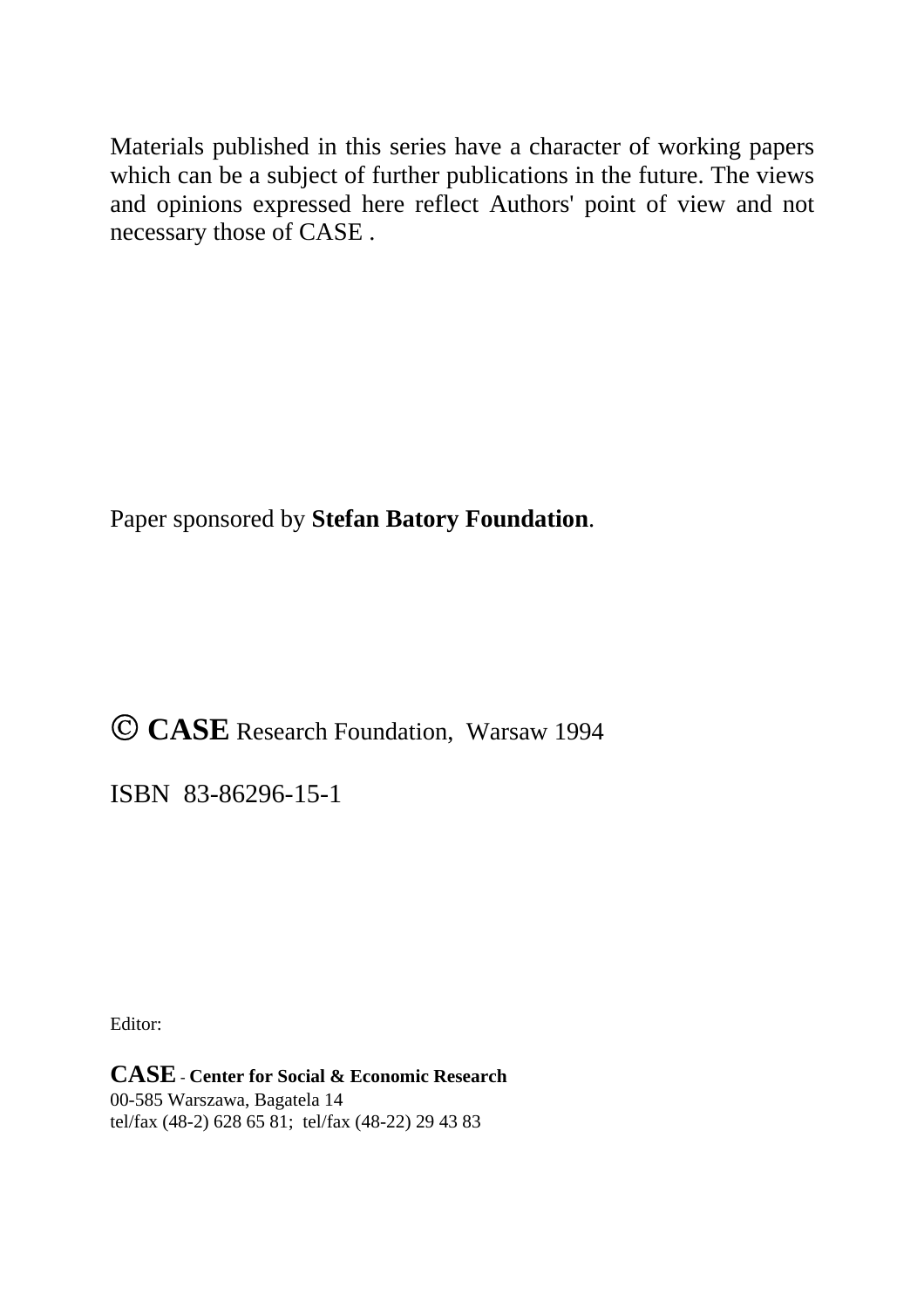#### **1. Introduction**

 An important literature is growing on financial reforms in the countries in transition : it is widely understood that putting in place well designed financial systems is a crucial element of structural reforms. The Central and East European Countries (CEEC) are painfully leaving behind the caricature of a Modigliani-Miller world: in the absence of capital market the performance of enteprises was determined by real variables, financial flows being adjusted to real flows. The lack of a full fledged financial system has often been identified as one of the main weaknesses of centrally planned economies.

 Modern theories of finance, having taken into account imperfections in the capital market and transaction costs, have put in the centre of their analysis the relationship between investment decisions and financing decisions. The importance of financial systems is also documented by a number of empirical studies which have shown the positive impact of financial development on economic growth and development.<sup>1</sup>

 Looking for an appropriate model of a financial system the managers of transition are inevitably confronted with the diversity of contemporary institutional arrangements in this domain. Therefore, echoing western discussion there is a budding debate in CEEC about the relative role of the stock market and of the banking system in financing investment and controlling management.

 According to early declarations of intentions by Central and East European governments there was some eagerness in these countries about quickly establishing and heavily relying on the stock market: often seen as the symbol of capitalism, it was considered as the ultimate confirmation of international respectability and sometimes even as the real goal of privatization.

 Such enthusiasm has provoked severe criticism of a number of western economists (Corbett and Mayer (1992), Mayhew and Seabright (1993)) arguing that instead of following the Anglo-Saxon model with widely held equity and an active market for corporate control the CEE countries should rather adopt the German system with a stable core of majority equity owners exercising directly control on management. Several other papers on financial reforms in CEECs have argued (Tirole (1990), Wijnbergen (1992), Frydman et al. (1993)) that a German type model with strong universal banks should be considered as a desirable pattern. We shall analyze the arguments that may be used in favour of such solution (or have been used although not always in a rigourous way) and then discuss them, taking into account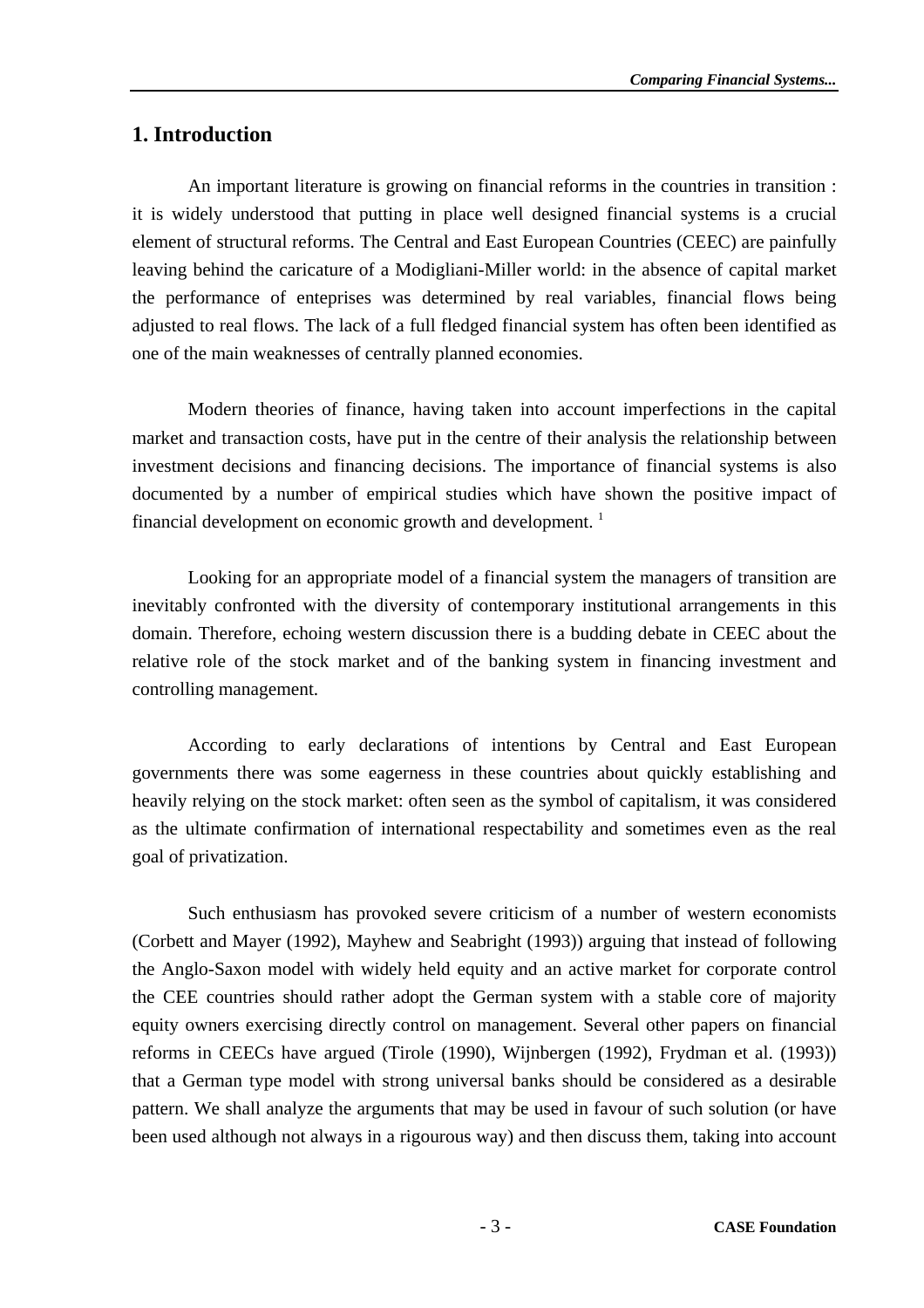empirical evidence (based on the experience of developed and developing countries) and recent developments in economic theory.

 We shall then look at the particular situation of the countries in transition in order to draw some conclusions about the desirability and feasibility of different institutional arrangements. Finally, we shall present the actual evolution of financial systems in CEEC from the viewpoint of the relationship between banks and industry: it seems indeed that banks are playing an increasingly important role and that very close links are developing between the banking and the industrial sectors. The arguments *pro* and *con* such involvement will be discussed not in terms of an "optimal" model, which remains obscure, but from the viewpoint of the medium term objectives of transformation. Our main point is that introducing (or not breaking up) early in the process strong links between banks and enterprises may hinder the injection of contestability (i.e. potential competition) in the industrial sector : a bank dominated system may fail to create incentives for the generation of information about different investment opportunities. The value of such information creation for the economy as a whole is particularly high in CEEC because of the scope of the needed reallocation of resources: unusually large amount of resources should be liberated from their entrenched uses and moved to their highest value use. The crucial issue is how to identify the directions of such reorientation.

#### **2. Stylized characteristics of the two financial systems.**

 The differences among two models of financial systems can be captured under several dimensions. For the purpose of this paper we shall distinguish between three aspects: financing, information and control, that may be considered as three functions any financial system is supposed to perform. Let us define them briefly.

 1. *Financing*. Creating channels of financing is the first and the most obvious role of any financial system: in order to transform savings into investment it has to create opportunities for savers (including the possibility of risk sharing and providing insurance).

 2. *Information*. Generating information on the value of firms and on various investment opportunities (pricing the risk) and ensuring that resources are efficiently allocated.

3. **Control**. Imposing a discipline on corporate managers<sup>2</sup>: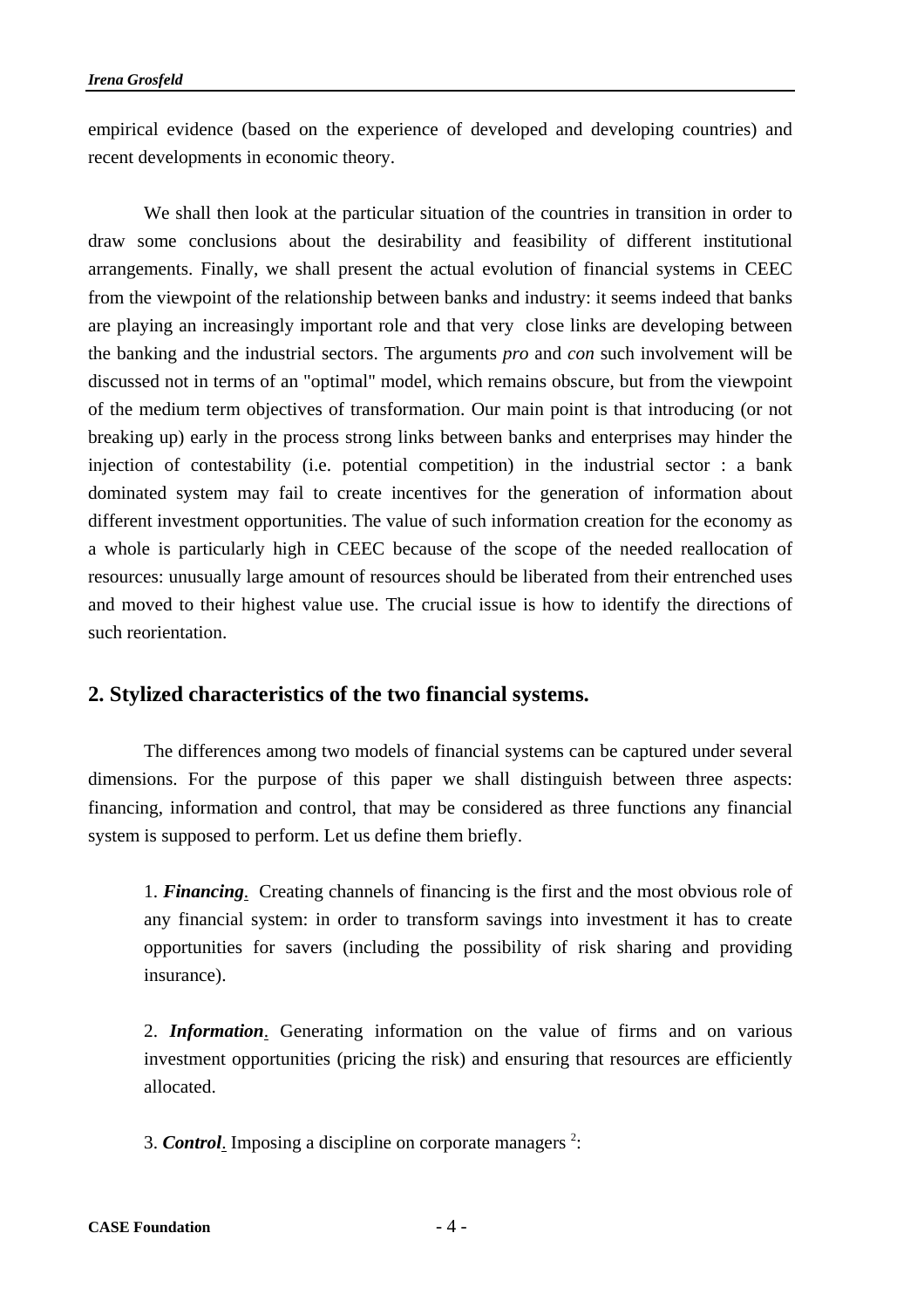a/ information collecting about the borrowers'/managers' characteristics (competence, creditworthiness) before the contract is agreed (Hellwig, 1990), i.e. screening of borrowers (i.e. mitigating adverse selection)

 b/ monitoring of managers under an incentive contract (including the transfer of control from shareholders towards creditors in the case of default (i.e. mitigating moral hazard)

 c/ active participation in the creation, transformation and expansion of borrowers .

 All these functions but one (i.e. 3 c) are fulfilled by any financial institutions but the importance of these various roles varies from one system to another. The last point which may seem a bit unusual, has been suggested by economic historians (Gerschenkron, 1962 ; Cameron, 1972): they have shown that in the case of underdeveloped and developing countries banks had often taken initiative of actively seeking out and exploiting profitable opportunities in manufacturing, commerce, etc.

 We present (see **table**) a very stylized description of two models of financial systems. It goes without saying that the actually existing systems are more complex and that in most developed countries we can observe a mixture of these 'ideal types'.

 It is not always easy to separate different functions of financial systems and in what follows we shall not be able to strictly stick to this analytical approach. Close interrelationships between the problems of finance, information and control notwithstanding, we shall concentrate on the aspects of information and control mentioning only occasionally the issue of finance. This might surprise as the usual discussion on enterprise restructuring in CEEC focuses on the problem of the lack of capital as the fundamental impediment to successful market adjustment. It is obviously important for firms to be able to raise finance externally but, according to our understanding, what firms primarily need at the first stage of restructuring characterized by pervasive uncertainties, is good judgement about alternative investment opportunities. This is why information generation and the issue of corporate control take a paramount importance.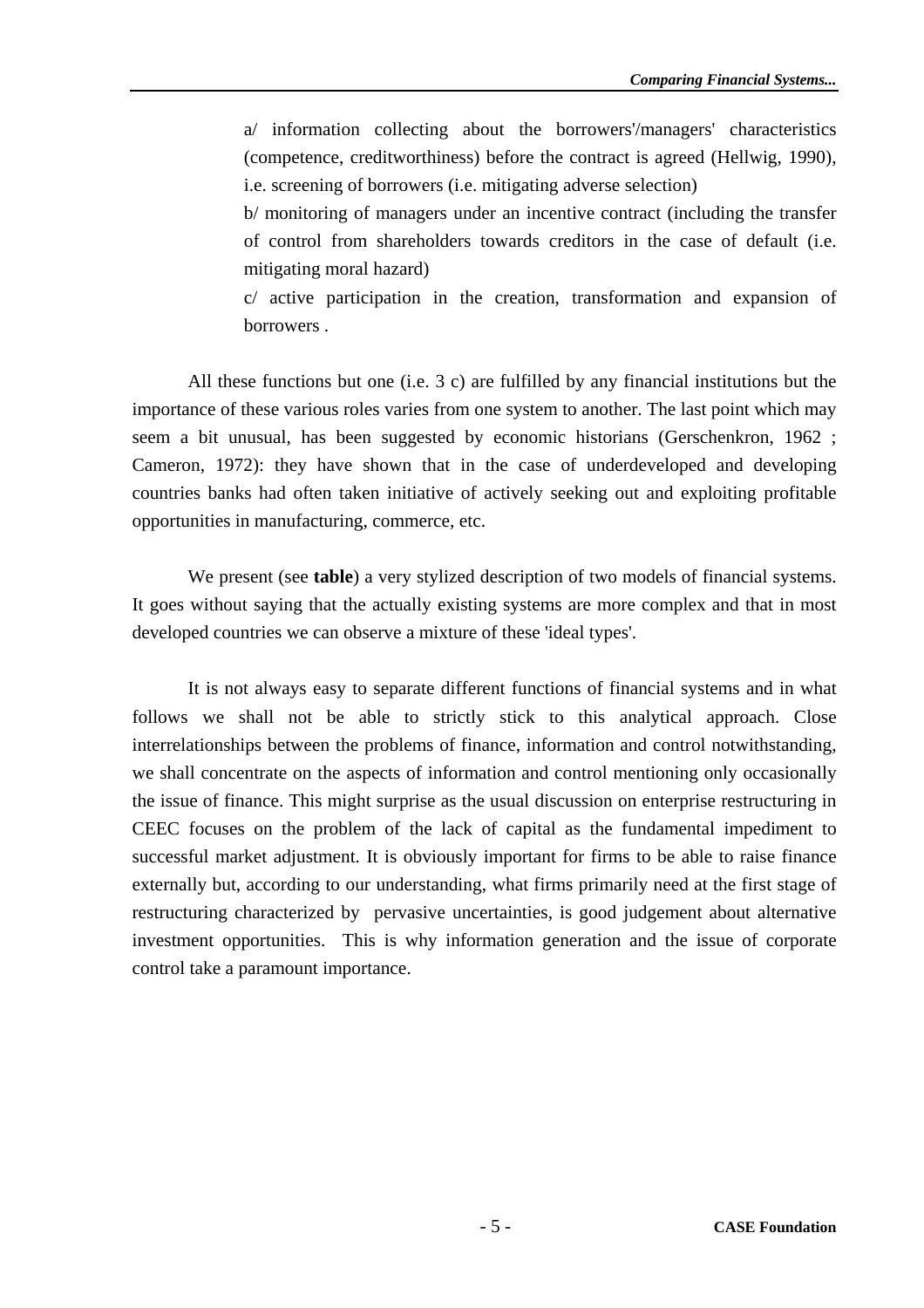#### **The Anglo-Saxon system The German system**

#### *Finance*

Savings move from households to industry through securities markets. Banks provide mostly shortterm loans to corporations. Long-term finance takes the form of equity capital. Financial institutions have been either deliberately fragmented (as in the US, where Glass-Steagall Act of 1934 imposed the separation of commercial banking and investment banking) or remained specialized even in the absence of special legal barriers (as in the UK). Pension funds and insurance companies play an important role.

# The financial system is dominated by a few

universal banks involved in both commercial and investment banking, and maintaining close links with industry. Banks provide typically long term loans, but also the whole range of financial services, including the issuing of securities. Industrial firms own shares of each other. Private pension funds and mutual funds are almost inexistent : pensions are financed through a pay-asyou-go system.

#### *Information*

The information on firms is widely and easily available : investment opportunities are publicly assessed. A great number of companies are listed on the stock exchange (more than 2000 corporations are listed in the UK, almost 7000 in the US). The anti-insider trading law ensures that all traders have equal access to information : it is not allowed to trade shares on the basis of confidential information. Financial markets are very liquid which creates incentives for information analysts to permanently estimate the firms' value  $3$ and to discover potential synergies. The information about investment prospects is rapidly incorporated into stock prices.

Corporate ownership is split between non-bank financial institutions and a minority of individual shareholders. The power of individuals is negligible, that of institutional investors is rarely exercized : they use *exit* rather than *voice.* Having diversified accross a wide range of shares (because of various laws and regulations) they change constantly their portfolio in order to maximize returns to their own shareholders. Boards of directors are dominated by management (and nonexecutive officers appointed by management) which remains weakly accountable to shareholders. Because shareholders rarely act to change the management the latter is dismissed if there is change in ownership : takeovers, buy-outs, buy $ins.<sup>4</sup>$ 

Little information on the value of securities is publicly available : information can be obtained through close relationship. Most firms are privately owned. A small number of shares are listed on the stock exchange (about 600 in Germany), in many of which banks own big stakes (more than 25 per cent of equity). Banks have a privileged access to information. Accounting information is limited.

#### *Control*

Ownership is concentrated (companies own substantial stakes in each other), acquisition by an outside investor is difficult, stock market does not play an important role as a market for corporate control. There are almost no hostile takeovers. Banks have extensive relationships with corporate customers : sit on supervisory boards, hold concentrated blocks of stocks  $5$ , act as stock brokers, actively participate in restructuring of firms. Banks control large blocks of equity voting rights. 6 The company law based on the two-tier system makes the management board accountable to the supervisory board. A member of the management board cannot sit on the supervisory board. Companies are legally obliged to consult all important decisions with labor representatives.  $7$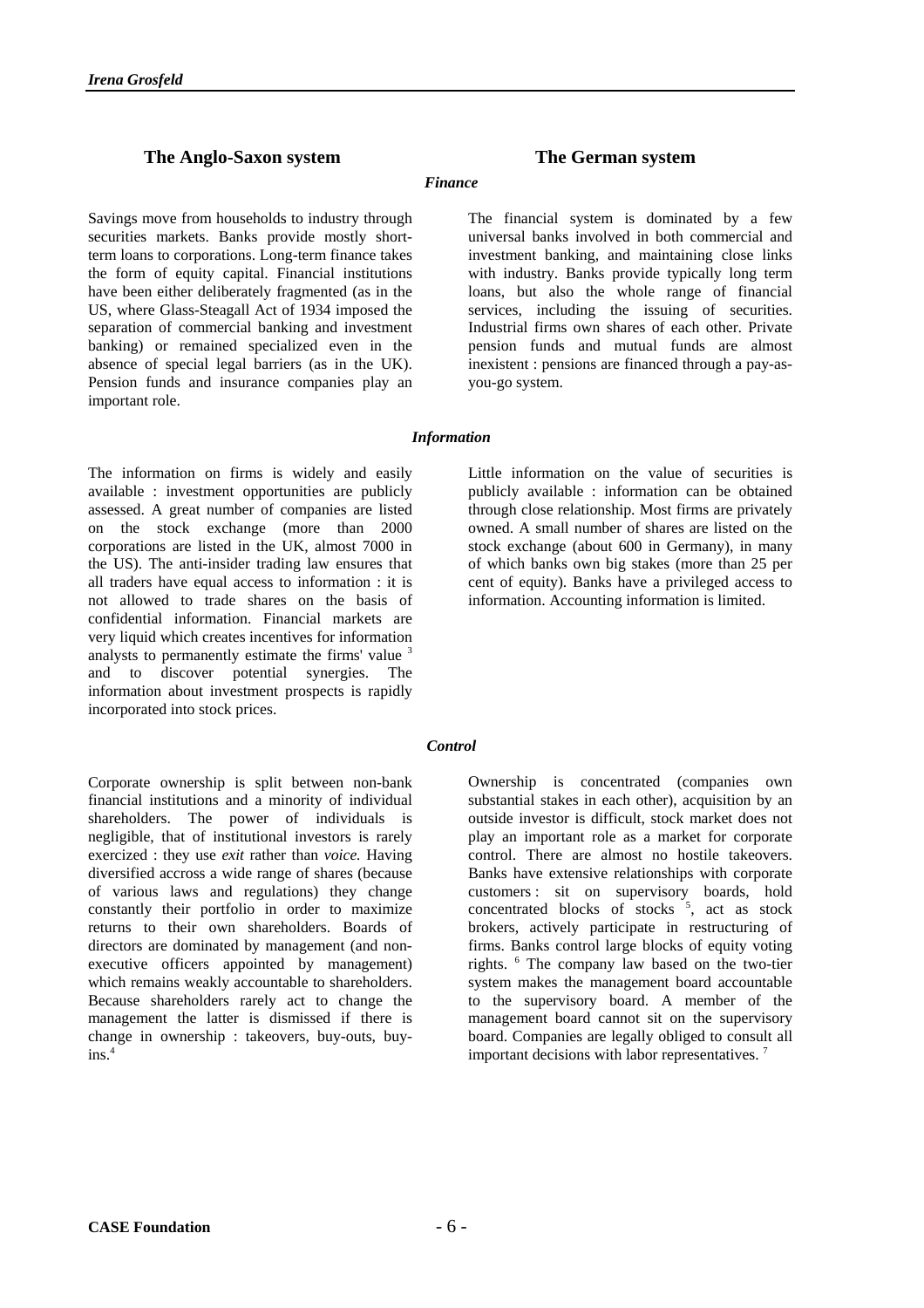#### **3. Is there a case for a bank based financial system ?**

 In the literature a mixture of theoretical and empirical arguments have been used in favour of the German type financial system.

#### *Empirical argument*

 The case for a German type system has been supported most eloquently by Colin Mayer. According to him "the distinctive feature of successful financial systems is their close involvement in industry" (Mayer, 1988). Mayer shows that in the seventies and in the eighties countries with strong industrial performance were those with close relationships between the banking and the industrial sectors. On the other hand, where takeovers play an important role, the performance is weaker. Additionally, in terms of financing investment Franks and Mayer (1990) have shown that in developed countries stock markets provide a negligible amount of funds for financing investment.

 Consequently, it has been argued (notably by Corbett and Mayer (1992)) that a German-type financial system has an absolute advantage over an Anglo-Saxon one, and that CEEC should move towards the former and not towards the latter.

 A slightly weaker version of this argument would be to claim that although a main bank relationship may not have an absolute advantage over direct finance, at least at some stages of economic development banks can and did play a crucial role. For instance, as Gerschenkron (1962) argued, in the middle of the nineteenth century universal banks, i.e. a combination of commercial banks (serving as a source of short-term capital) and investment banks (designed to finance the long run investment needs of the economy), strongly contributed to the industrialization of Germany: they not only provided capital, but also entrepreneurial talent and guidance, actively participating in shaping major decisions of enterprises.<sup>8</sup>

 The first and perhaps too obvious problem with the empirical argument is that a particular shape of the financial system alone can hardly explain national economic growth, during some period of time, of an economy. There are so many other intervening factors macroeconomic policy, legal framework and regulatory history<sup>9</sup>, path of economic development, social structure and political forces, cultural specificity - that we are unable to extract the influence of institutional arrangements concerning the financial system. In the nineties it is becoming increasingly clear, for instance, that what was considered as the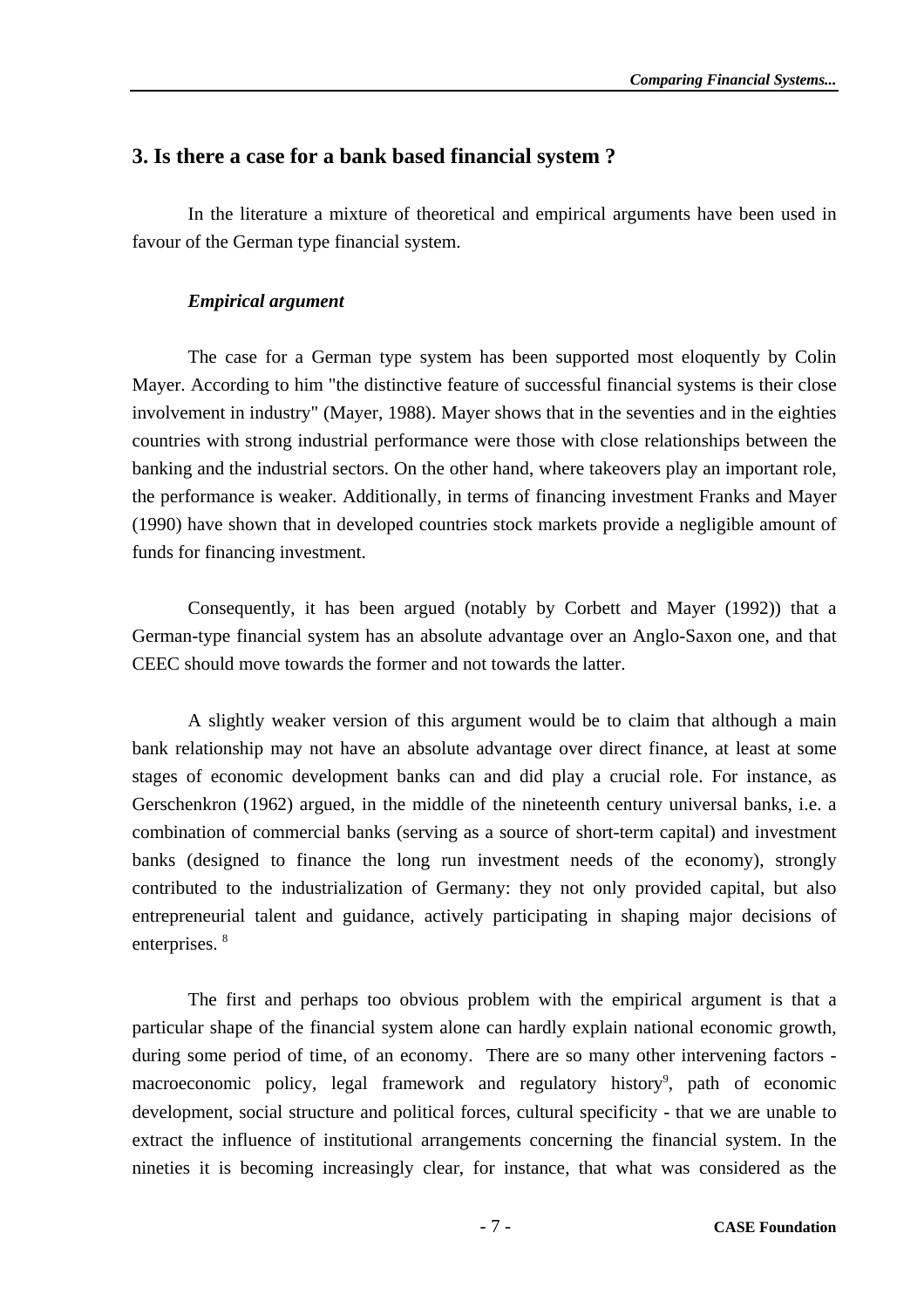strength of the German or Japanese economies, and notably the strong ties between banks and industry, is now often viewed as an obstacle to rapid adjustment in a changing economic environment. Recent empirical work (Weinstein and Yafeh, 1994) suggests that in the case of Japan firms with close ties to a bank did not grow faster or perform better than other firms. <sup>10</sup>

 More importantly, the Gerschenkron story has been severely questioned by economic historians having carefully looked at empirical evidence. In Austria, for instance, which had the same banking structure as Germany, banks did not behave like the German banks with their "from cradle to grave" fidelity : they preferred lending to well established and profitable firms, avoiding the painful and risky working out of long-term plans and providing entrepreneurial expertise (Cameron, 1972). On the other hand in countries in which strong links between the industrial and financial sectors have been established, the results were not always positive.<sup>11</sup>

 As far as investment financing is concerned, it is indeed striking that in advanced countries stock markets play a negligible role: retentions strongly dominate all other sources of finance and if corporations use external finance, this is largely debt, not equity. 12 However, CEE countries should look not only at the experience of developed countries. More relevant may be the pattern of financing in developing countries which is quite different: corporate growth is due much more than in developed countries to external finance and new equity issues play an important role.  $^{13}$  So securities markets contribute more to industrial financing in developing countries than in mature economies. Also, the data on the financing of American firms since the beginning of the twentieth century show that the importance of new equity issues is diminishing with time (Taggart (1985) quoted in Singh and Hamid (1992)). This suggests that the German nineteenth century development cannot be generalized and should be considered rather an exception than a rule.

 Additionally, the whole debate on the relative superiority of one system over another seems somehow anachronistic if we look at recent evolution in different countries: there is a growing awareness that both systems are not working well any more and the process of adaptation clearly shows signs of convergence. On the one hand, in the US, there is a lot of talk about two problems linked to the separation of ownership and control: one is the alleged passivity of shareholders<sup>14</sup> and the resulting undermonitoring of managers, another is the distortion of managerial incentives by takeovers. It is largely understood that takeovers alone, that have been notably criticized for short termism and are considered as costly and imperfect, cannot be relied upon to monitor and discipline corporate managers. The proposed solutions consist in increasing the accountability of managers to the boards and that of boards to shareholders: to achieve this, it has been suggested, following the continental tradition, to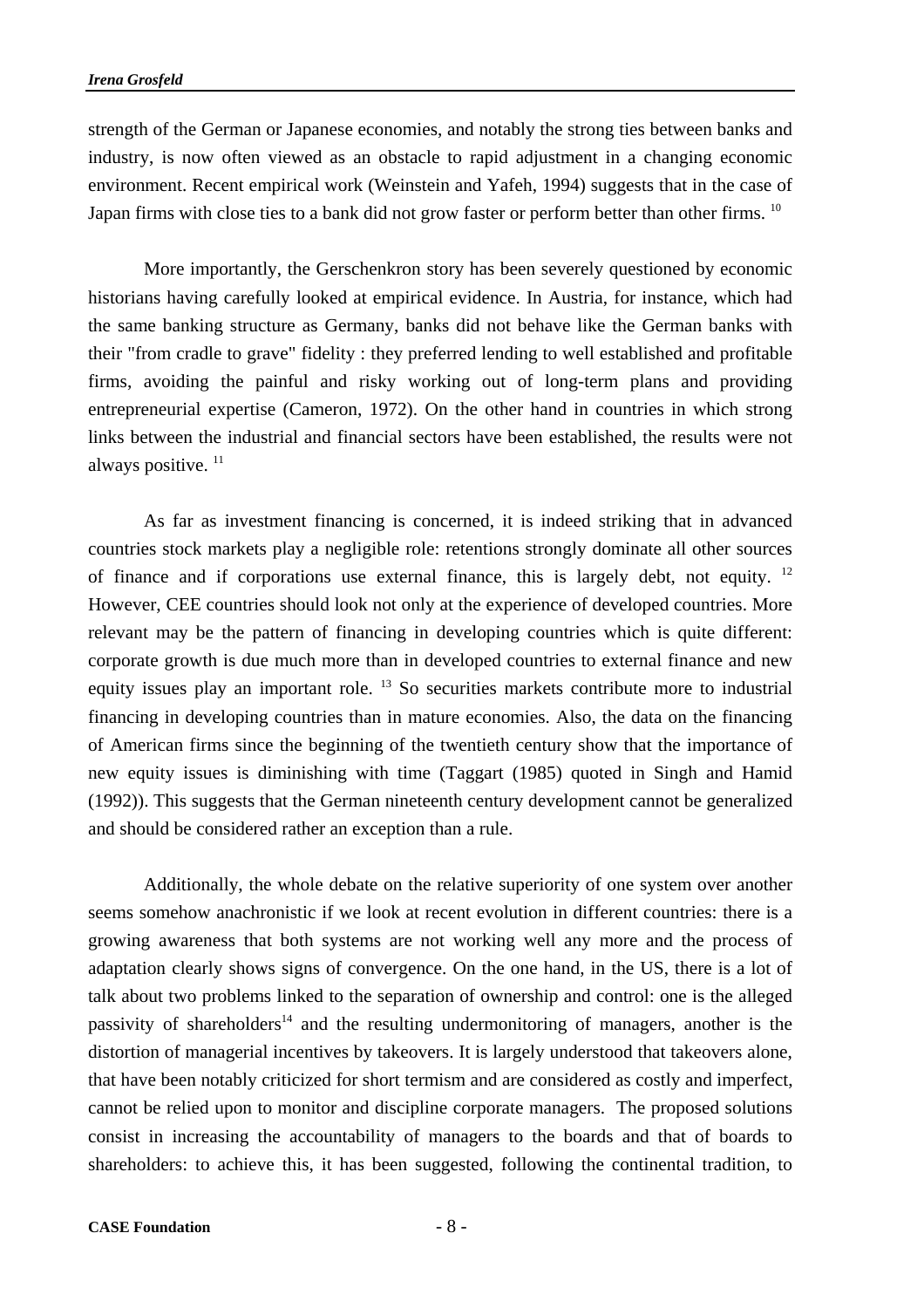introduce a two-tiers internal system of corporate governance and/or to create a special class of professional outside directors independent from managers and maintaining close links with institutional shareholders. In the same spirit, a remedy to short termism was suggested by replacing external discipline exercized through takeovers by internal discipline by investors committed to hold significant blocks of a corporation's stocks. To encompass such situations the term relational investing has been created. The rationale for relational investing is based on a number of theoretical works (some of them will be referred to in the next section) which insist on the costs of takeovers and on the advantage of introducing closer links between owners and corporate governors. After the period when the mere threat of takeover was considered as enforcing efficiency in the management of corporation (Fama, 1980) and the spectacular increase in the number of takeovers in the 1980s, we can observe a swing of the pendulum: the legal environment has changed in favour of incumbent boards (poison pills, state antitakeover statutes) and at the beginning of the 1990s hostile bids are less common than in the  $1980s$ .  $15$ 

 On the other hand, in Germany the relationship between finance and industry is becoming less close, several companies deciding to open up their until recently strongly interlocked capital structures and control systems. The German firms seem to be discovering the virtues of public quoting. The long-term relationships established between firms and banks (and also between firms) are considered as beneficial in terms of providing commitment and trust but less so in imposing pressure on managers. Edwards and Fischer (1991) show that German supervisory boards exercize limited control over management boards. Symbolically it is important that a firm such as Daimler Benz has become the first German company to list its shares on the US stock exchange and follow American accounting standards.

 The tendency towards convergence of the previously quite different financial systems will probably be further reinforced by demographic trends. It seems that the way social security is financed has an important impact on the form of financial system. In Germany, the growing pension burden (and elsewhere) can contribute to an important change in the financial system. In order to avoid the possibility of a collapse of the pension system it may become necessary to shift the burden from the public to the private sector. The emergence of large private retirement funds may modify the functioning of the capital market: insisting on financial returns they may bring about the breaking down of the links between the corporate and the financial sectors. The Anglo-Saxon big pension funds, because of their growing size are increasingly bound to become more actively involved in corporate governance: instead of constantly changing their investment portfolio, they will have to take a more active position and exercize some pressure on underperforming big companies.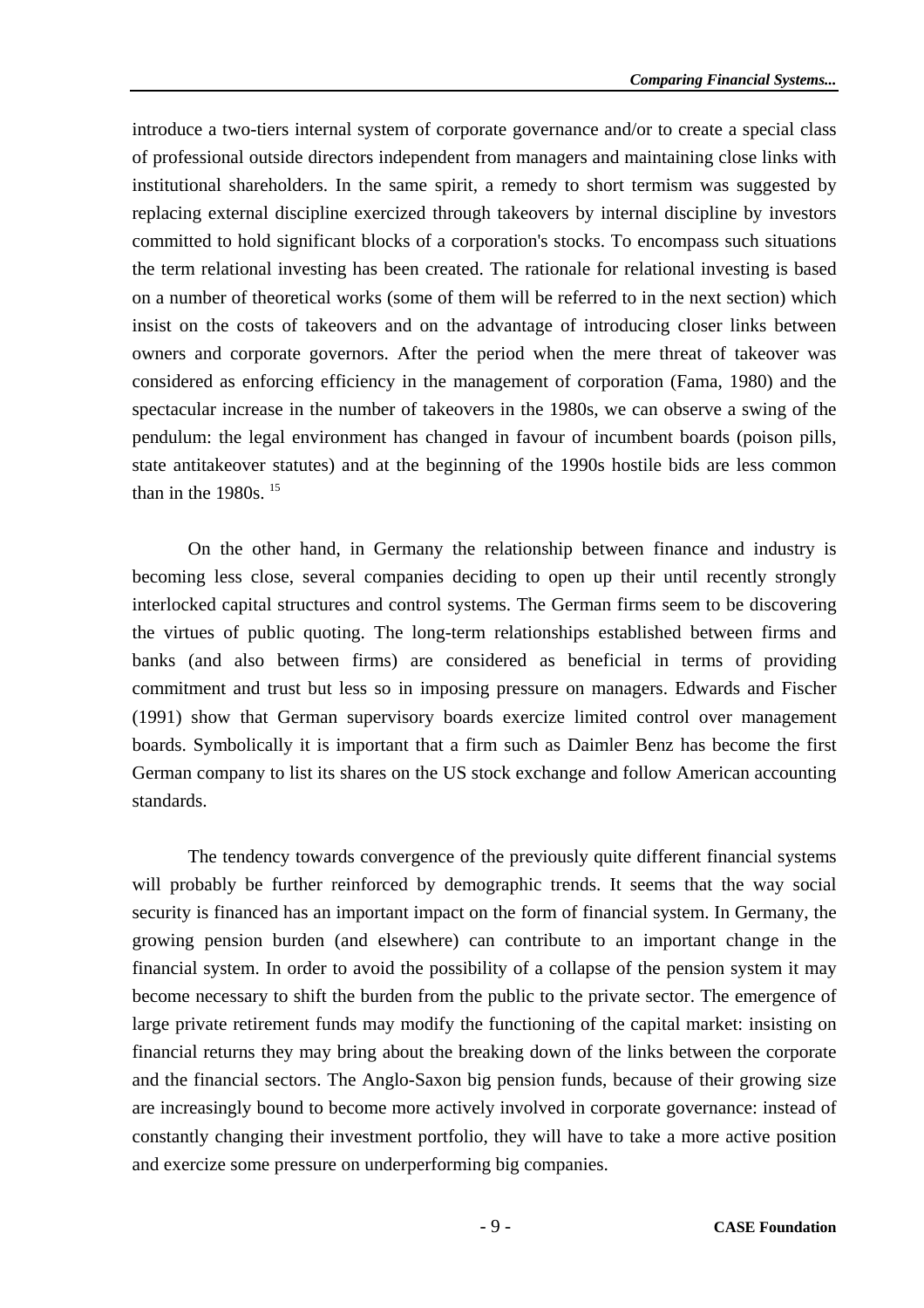#### *Theoretical argument*

 Looking at recent economic theory we can find three arguments explaining the advantage of financial intermediaries (such as banks) over the non-intermediated markets referring in various degrees to their control and informational strenghths.

 *Long-term commitment.* Shleifer and Summers (1988) and Mayer (1988) argue that in the situation of incomplete contracts (i.e. when it is impossible to specify all future actions and payments because these are too complex to be described or because managerial decisions are not verifiable) banks help reduce moral hazard between financiers, managers and employees through the creation of the mechanism for long term commitment. Without such commitment implicit contracts between investor, manager and employees may be unsustainable (Franks and Mayer, 1990). Employees, for instance, may be unwilling to invest in firm-specific training and managers may be unwilling to invest in long term  $R \& D$  projects : if firms are listed on the stock exchange takeovers and the resulting change in ownership may breach an implicit contract. A relational investor as a long term stakeholder in the firm introduces an element of trust and long term commitment. In this view the main threat to long-term commitment comes from competition from other financiers. Hence the case for a main bank relationship. 16

*Debt as governance structure.* Another theoretical case for the banking intermediation comes from literature on the optimal capital structure. In particular, several authors have argued that it is desirable to have several principals outside the firm : securities being always characterized by both income rights and control rights, debt is desirable in order to transfer the right to control from shareholders to creditors during periods of poor financial performance (Aghion and Bolton, 1992 ; Dewatripont and Tirole, 1991). <sup>17</sup> Although we are concerned here with institutional arrangements and not with the types of securities issued, <sup>18</sup> in literature on the optimal capital structure the arguments in favour of debt are sometimes identified with arguments in favour of strong links between banks and industry. These are obviously separate, though connected, issues. Let us, however, stress the fact that banks' objective as creditors is not to maximize expected returns to shareholders but to assure low probability of bankruptcy : creditors' behaviour may be too cautious for shareholders. The debt imposes a rigour on the firm - emphasizing the probability of repayment - but it does not allow for sharing in profits of exceptionally favourable incomes and it does not give appropriate incentives to exploit the upside potential. Consequently banks will be interested in gathering a very specific type of information and the objective of their monitoring will obviously be very different from that of shareholders' : to maximize the overall return to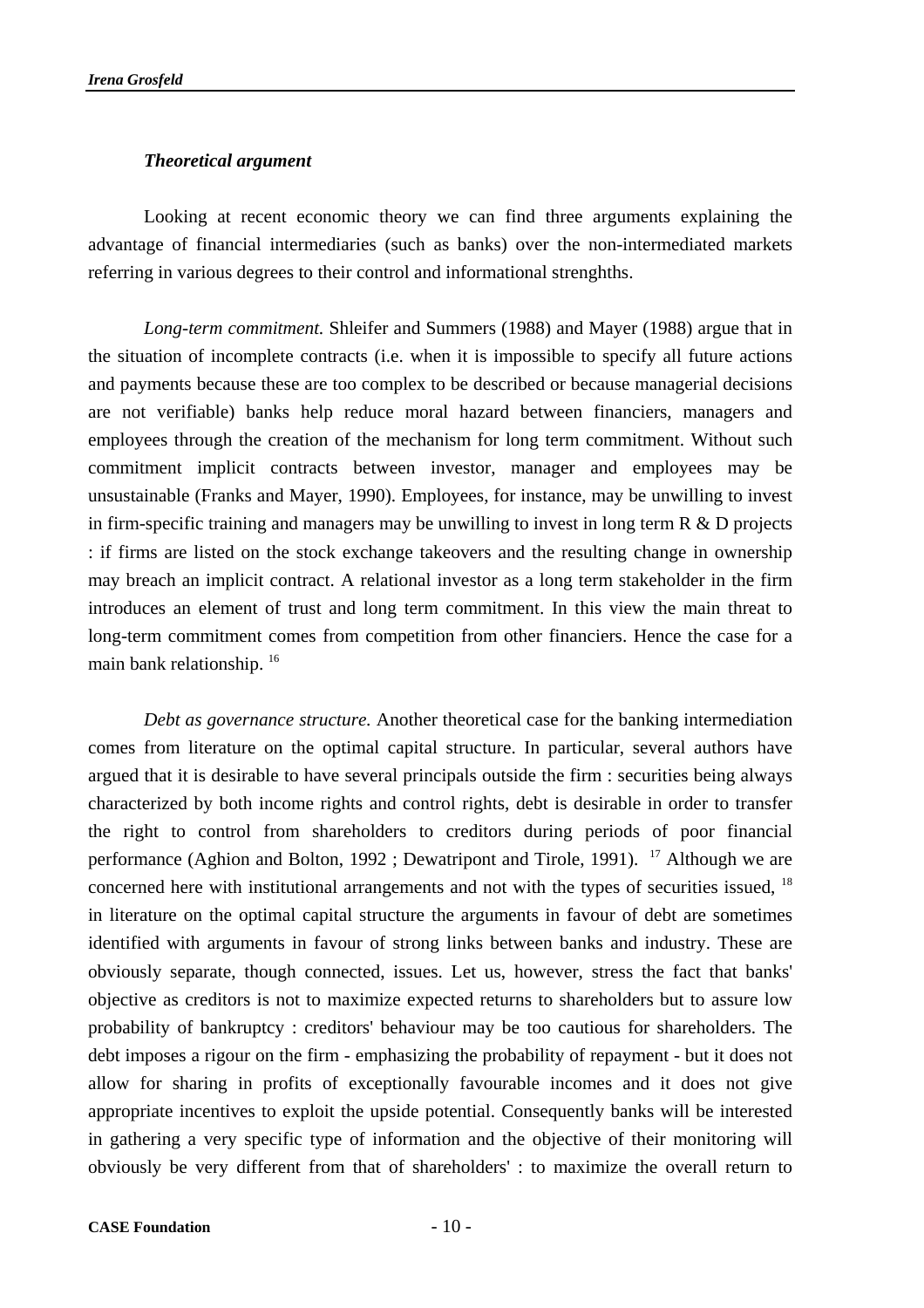capital in one case, to minimize losses in the other. The creditors' intervention in the case of default may occur too late.

 Moral hazard may be reduced if the bank also has an ownership stake in the firm, allowing it to reap some benefits of riskier strategy. In such case, however, the situation of managers may become too comfortable: the risk of stopping a particular investment project will be smaller than if creditors do not own shares.

 Also according to Williamson (1988) the choice of debt versus equity may be understood in terms of choosing an appropriate governance structure. He introduces a notion of assets specificity: if assets of a company are easily redeployable, debt may be favoured ; if assets are highly specific and contractual hazard amplifies, more complex governance structure is needed and equity (i.e. purchasing residual rights of control) is preferred. The underlying idea is that suppliers of finance wouldn't have confidence in debt if assets are poorly redeployable.

 *Delegated monitoring.* Getting additional information about an agent is obviously considered as useful in situations involving informational asymmetry between financiers and managers. The delegated monitoring models (Diamond, 1984) see the advantage of banking intermediation (relative to direct lending and borrowing) in terms of alleviating information and incentive problems in situations involving asymmetric information (i.e. hidden actions and/or hidden characteristics). It is argued that there are net benefits from delegating informational task to intermediaries. In the case of direct finance security holders contracting directly with borrowers would either free ride on monitoring (because their share of the benefit is small) or would have to repeat monitoring individually, which is costly and useless. Both solutions are inefficient. Banks, due to the economies of scale in monitoring and control perform better (i.e. less costly) than stock markets.

 In delegated monitoring models the crucial issue is the moral hazard problem due to ex post informational asymmetry : what an intermediary monitors is information that the entrepreneur observes (managerial effort, actual output). An intermediary does not make public the information monitored from each borrower which helps him to enforce the contract and not to sell assets.

 The argument about the uselessness of duplicated monitoring has been recently challenged in a very interestin way by Allen (1993). He admits that in some cases repeating monitoring may not be useful: this is notably the case of competitive industries with well established technologies where the opinions of a great number of producers about the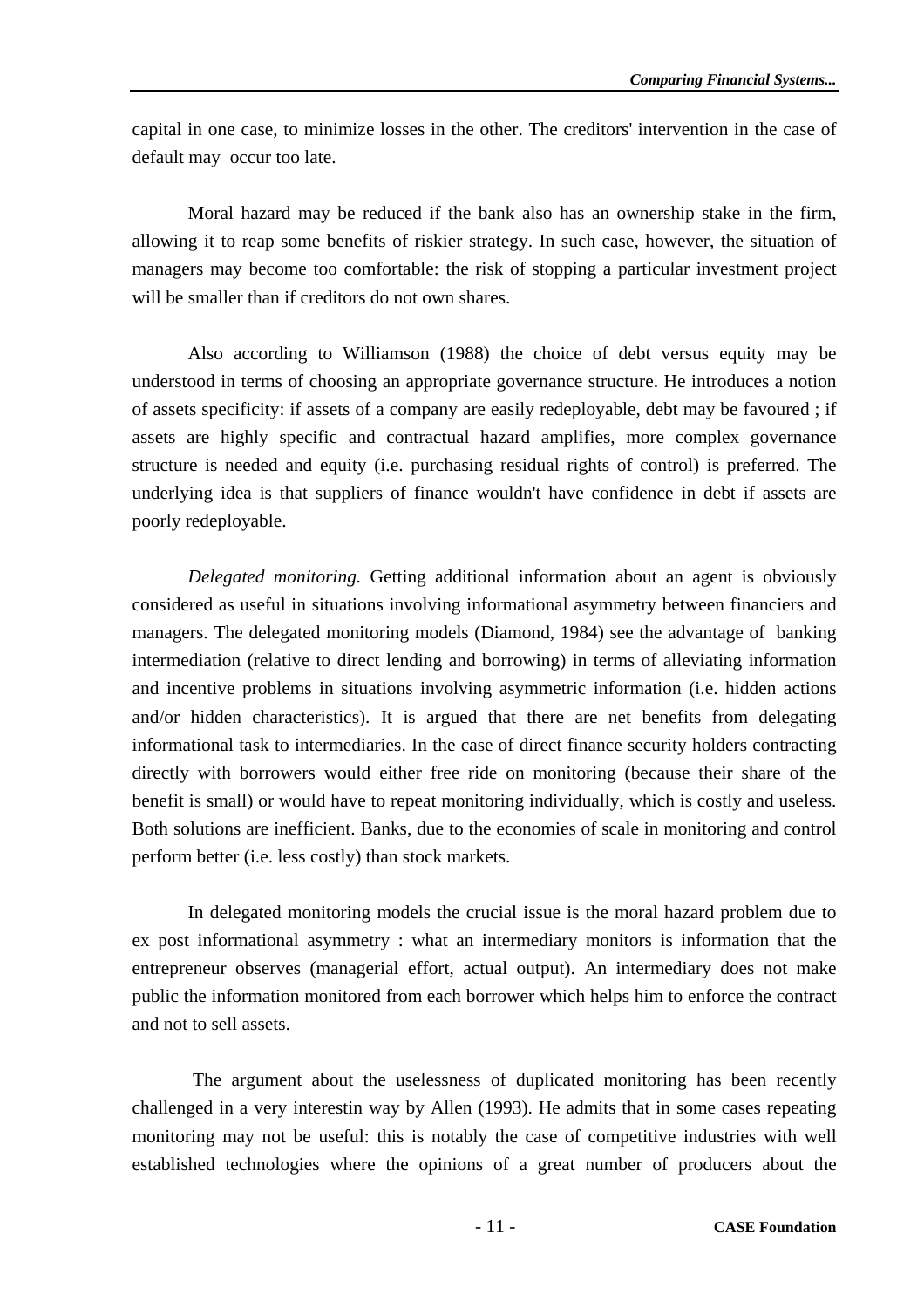production technology are confronted and give rise to a common view of how the firm should be run. In such case the issue is to check whether standard production technologies are effectively implemented. Then banks can screen and monitor at lower costs than individual investors. But in monopolistic and oligopolistic industries or in sectors characterized by rapid technological change, it is extremely valuable to get diverse views about the likely future performance of an investment. So, Allen argues that in cases where there is no widely shared consensus about the optimal policies a firm should pursue, stock markets may perform better than banks in checking the managers' views of their firms' production functions : a quotation on the stock market means that investors and analysts have constant incentive to check how the firm is managed. They express their opinions on the stock market which, due to the spillover and aggregation of this information, improve the allocation of capital.

 Holmström and Tirole (1993) also view the stock market as an important source of socially valuable information. Their approach is, however, different from Allen's. They focus on a controlling function of the stock market and the information needed to create an adequate mechanism of monitoring : control can be exercized from the outside, through takeovers but also from the inside, using remuneration schemes for managers based on stock prices. Holmström and Tirole show that increasing market liquidity, i.e. decreasing the fraction of shares held for long term investment, create incentives for investors and analysts (or speculators) to spend time and effort on collecting information about the performance of managers. This allows to improve the value (quality) of information provided by stock prices which in turn help design a more efficient managerial contract.<sup>19</sup>

 What emerges from this sophisticated literature which might be (and sometimes is) referred to in discussing CEEC policy options, is far from any clear cut conclusions about the superiority of one financial system over another. Various papers usually deal with one specific aspect of agency relation and look at the impact of a particular mechanism on that dimension. Our understanding of this literature is that we can only speak about *relative* advantages of various institutional arrangements : as long as we do not distinguish between different functions of financial systems, and notably between, on the one hand, their capacity to *generate* information about the value of firms and information allowing to reduce adverse selection and, on the other hand, their capacity to *collect* information about managers' behaviour allowing to alleviate moral hazard, the costs and benefits of different institutional arrangements cannot be properly examined. In particular, in some circumstances mitigating adverse selection phenomena may be more important than alleviating moral hazard. <sup>20</sup> If bank monitoring and relational investing may be more appropriate to deal with the latter, for the former an open contest, a great number of evaluation by third party bidders and listing on the stock exchange may have an advantage. This may be the case of innovative industries where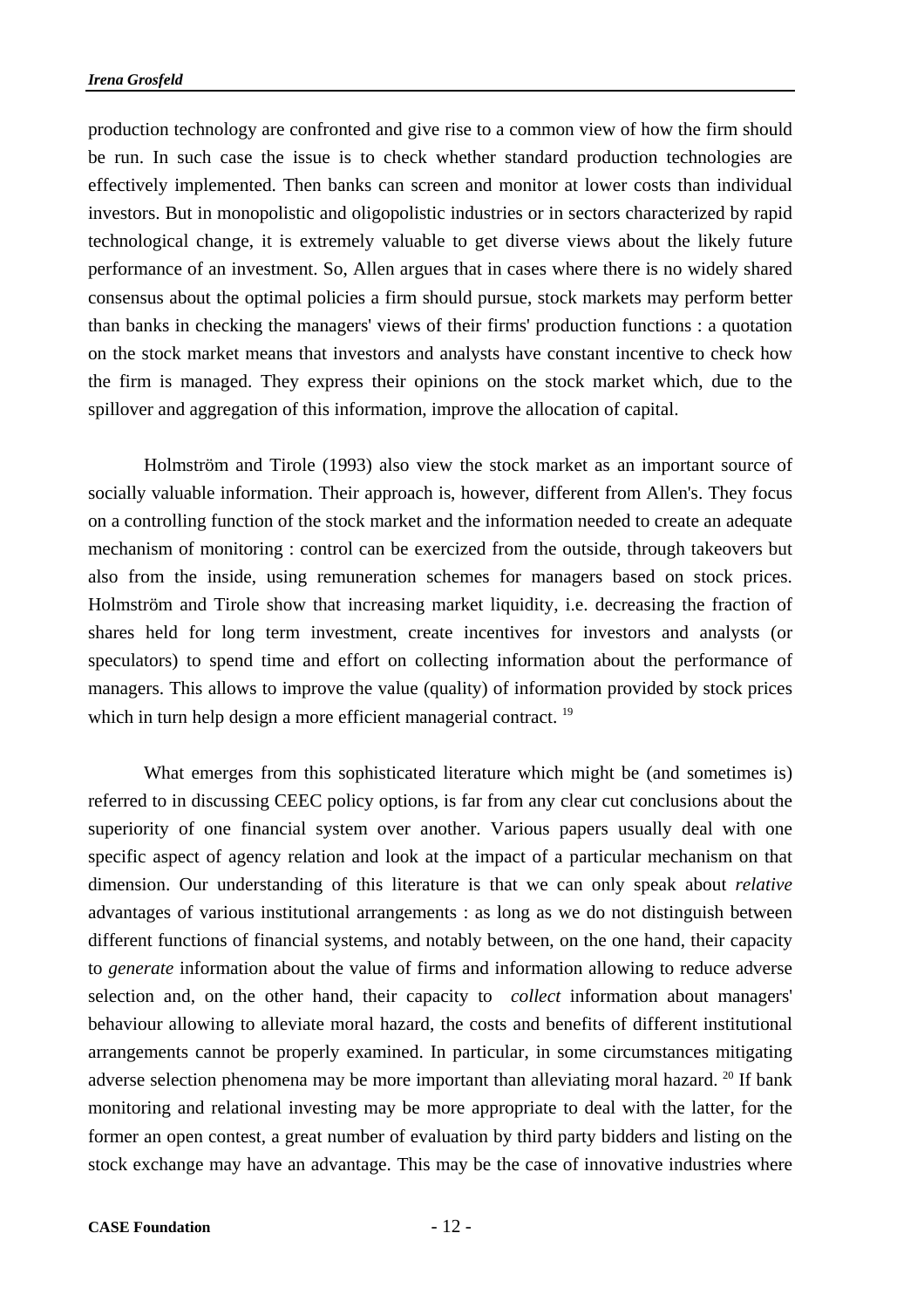there is no consensus on what the investment strategy should be (Allen, 1992) or of a firm which has to change its basic production profile (activities). More generally, multiple external assessment of a firm's value and of its expected future performance may be desirable in special moments in the development of some countries. We will discuss the implications of this issue for the CEE countries in the next section.

#### **4. Specificity of the countries in transition.**

 Part of the literature advocating the adoption of a bank based financial system in CEEC does not refer to any theoretical or empirical arguments. A number of authors implicitely accept an agnostic view about the relative advantages of various systems but claim that in fact reformers do not face any real choice: the stock exchange for a long time will play but a marginal role and the only feasible solution consists in relying on the development of the banking sector. In other words, banks cannot afford to remain passive, they have to actively participate in privatisation, preparing it, underwriting new public issues, providing financial advice, swapping debt into equity, etc.  $^{21}$  Additionally, it has been argued that in the case of mass privatization implying dispersed ownership, financial intermediaries, and notably banks, may provide control on managers and alleviate agency costs.

 Clearly, the banking sector has a very important role to play in the process of transition and its strengthening should be high on the agenda of reform measures. This is well understood in all countries and in most of them the process is under way.  $22$  Our concern here is, however, that choosing early in the transformation process the model of financial system characterized by a close relationship between banks and enterprises, with little information on the value of firms being publicly available, may hinder the quality of restructuring. The problem is not simply that the existing state banks do not have adequate skills to play an important role in the governance structure of enterprises.<sup>23</sup> More generally, close relationship between lenders and borrowers and interlocking ownership structure might have a harmful effect on the generation of information by many independent agents.

 Why should the need for external assessments of the prospects for a firm be stronger in CEE countries than in developed countries ?

 To answer the question we have to carefully look at the legacy central planning has left in the industrial sector, in the financial sector and in the sphere of the relationship between the two.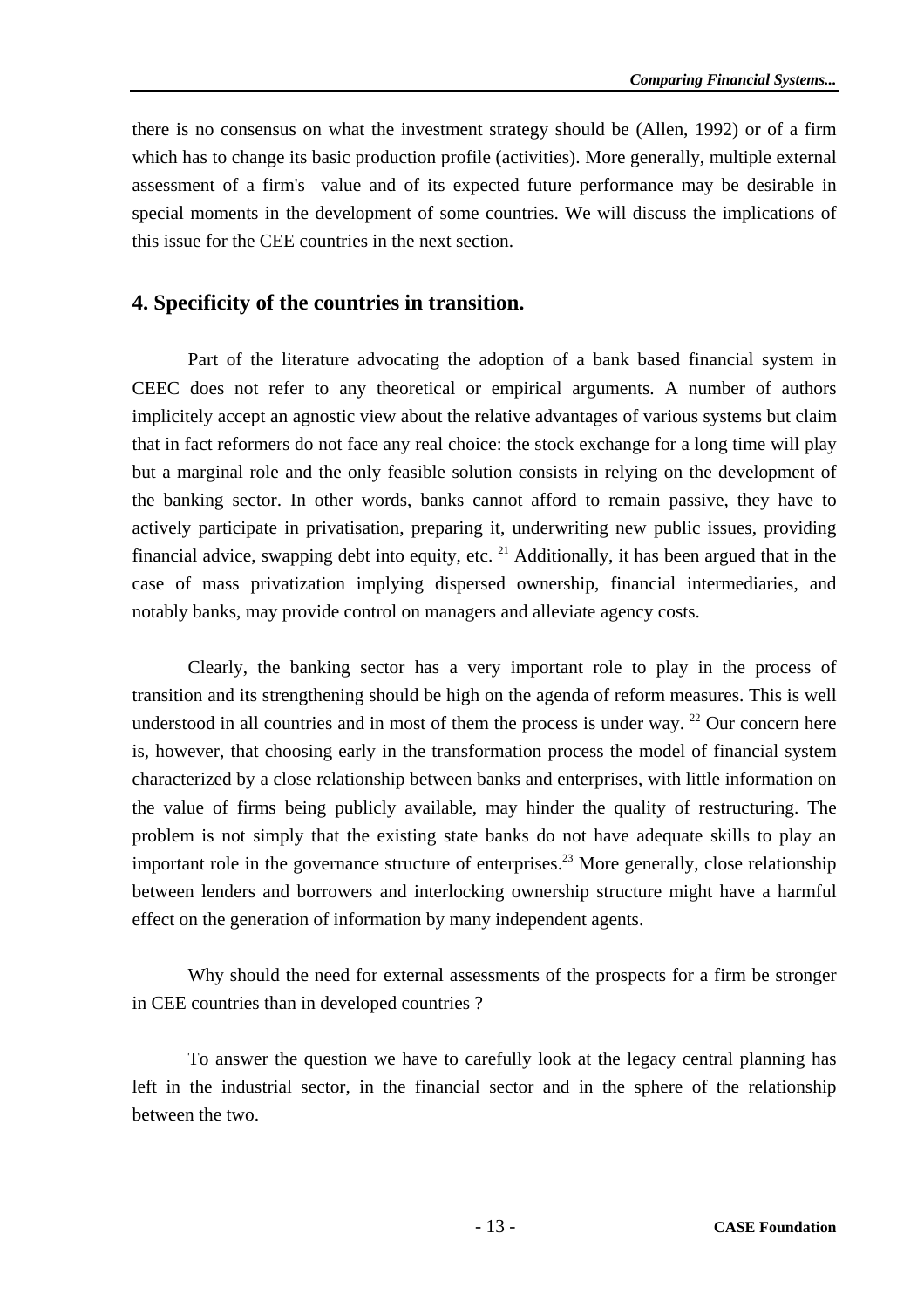In the industrial sector any restructuring strategy must deal with three phenomena : an overconcentrated industrial structure with a low number of small- and medium-sized industrial enterprises, an excessively developed industrial sector as compared with services and, last but not least, irrationally bundled assets. The latter are the result of the investment process in centrally planned economies. Property rights were untradeable and the state was actually the owner of the firms: it exercised political control over the economy by imposing its preferences but also by rescuing firms from financial difficulties. Central planners disposed themselves of capital: they used to decide what part of the GDP should be devoted to investment, how the investment funds should be allocated between sectors and individual enterprises, which enterprises should be created, enlarged or contracted. As has been fully shown in the literature these decisions were taken in the process of permanent negotiations and bargaining with enterprises, industrial associations, and ministries, who manipulated information and used overbidding as their main investment strategy. Central planners provided themselves some checks on firms' decisions through a baroque and contradictory system of permanently changing success indicators and incentive schemes for managers.<sup>24</sup> State intervention in the everyday functioning of firms created an institutional environment that was basically unstable and discouraged the firms' effort, while the lack of the risk of bankruptcy created a feeling of security. Both gave the firms an incentive to formulate very ambitious investment demands. The final allocation of investment funds, resulting from a complicated bargaining process between enterprises and various layers of economic bureaucracy, was highly inefficient.

 Under the new regime enterprises need to be very profoundly restructured. What this really implies is not simply reorganizing firms in order to improve their productive efficiency or restating balance sheets and writing off debts but also, more importantly, withdrawing assets from particular lines of production, from particular enterprises and sectors, and redeploying them elsewhere. In the discussion of enterprise restructuring in CEEC the misallocation of resources and consequently the degree of the necessary redeployment of assets usually are not properly appreciated.

 This process will inevitably take place in the situation where it is extremely difficult to assess the prospects of a firm. Several factors explain this unusually high uncertainty:

 - the fundamental change of the domestic and international environment: trade liberalization, break up of CMEA trade, import tariffs, uncertainties of macroeconomic policy (inflation ? taxes?), contribute to rapid changes in relative prices and demand for the firm's products ;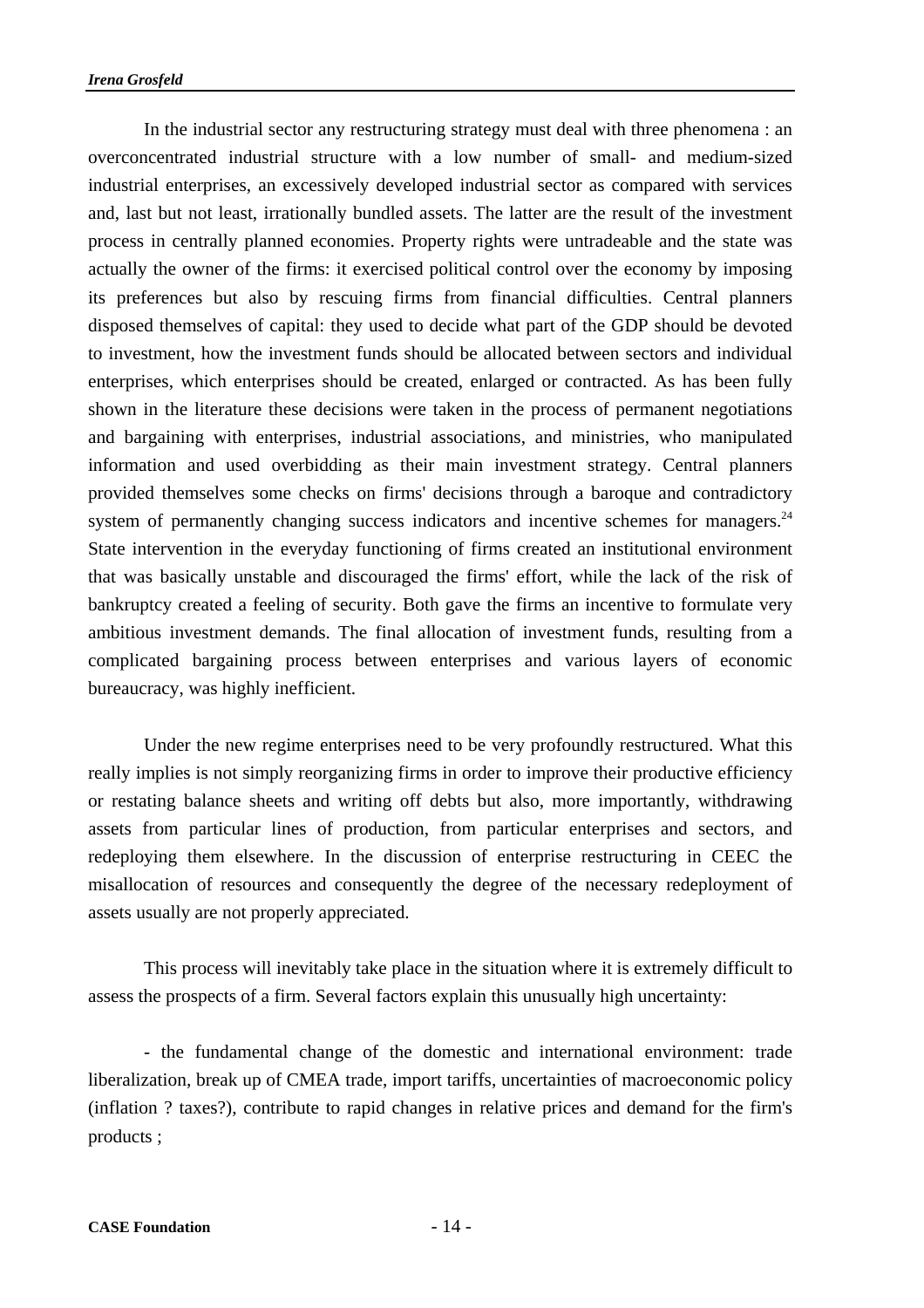- the lack of a modern accounting system (it is slowly being put in place): there is no reliable historical track record of firms, because accounting under central planning was not supposed to be an information system - it was a kind of arithmetical exercise ;

 - high indebtedness of enterprises makes the sorting out of the hopeless cases from the potentially promising ones difficult: firms making persistent losses and heavily indebted (to the banks, to the budget, to suppliers) may have good prospects for survival ;

 - investors have difficulty in identifying the most suitable managers and in telling whether poor performance of a firm should be attributed to managerial inefficiency or to unfavourable conditions external to the firm: managerial labour market is emerging very slowly ;

 - young and unexperienced democratic institutions and high costs of market oriented transformation put a permanent stress on the reform process and amplify political uncertainty.

 The difficulty of assessing the value of and the prospects for a firm in the situation of such an exceptionally high aggregate uncertainty is obviously reinforced by the weakness of financial markets and of the banking sector. The commercial banks which have been separated from the central bank (monobank) at the initial stage of transition, have inherited non-performing loans to enterprises. Banks know well enterprises with which they have been linked for a long time. This knowledge, however, which is often considered as the main argument for making banks play an active role in the restructuring of the enterprise sector, does not seem to be adequate for enhancing the efficiency of resource allocation. To some extent banks can be considered as insiders having privileged access to a specific type of information, notably that helping to alleviate moral hazard: they may facilitate *gathering* information on managerial slack and actual return. But they are unable to provide a fresh view of the company's potential or to make various ideas about the production function enter in competition one with another.

 The crucial issue in the restructuring of post-centrally planned economies is to *generate* information about various investment opportunities: working out imaginative business plans, introducing new product lines, proposing new ideas, processes, products. After years of the lack of contestability, there is a great need of external evaluation of the potential of the companies. The insiders have some "historical" knowledge of their firms which in a routine situation might be valuable. The argument about information advantage of insiders has been used by several authors (van Wijnbergen, 1994, Joskow, 1994) who opposed the attempts to transfer control over enterprises to a government agency responsible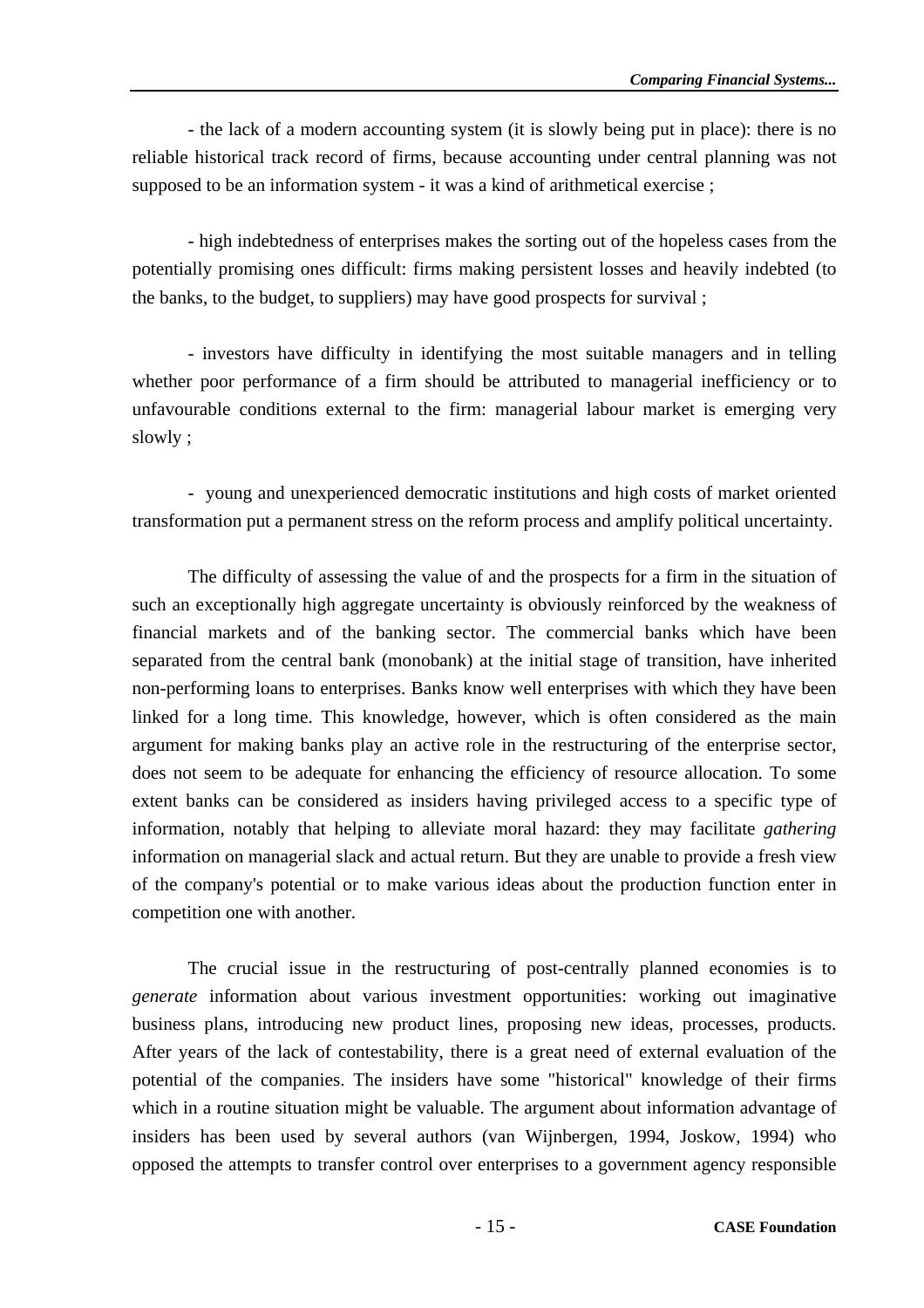for restructuring. To be sure, a fine-tuning approach to restructuring comes up against the lack of information about what an efficient firm should look like. However, it would be a mistake to build a strategy of transformation (including privatization and debt restructuring) on the presumption that insiders know best. Different managers and investors may have different ideas about the possible future performance of the firms, they may differ in assessing the firms' production functions. They should be induced to spend time and resources on searching improvements relative to the plans of incumbent management. The latter have been mostly selected on the basis of non-market considerations: some of them prove to be successful in the new environment, but others are clearly unable to offer their firms any prospects of survival. Allen (1993) suggested that diverse views about how the firm should be run are important when industries are uncompetitive or when technology is evolving quickly. Such dispersed and idiosyncratic information is particularly valuable when an economy is in the process of profound restructuring.

 Some would argue that banks can acquire such information through monitoring or by hiring skilful consultants. It may happen indeed that brilliant ideas will be found in such a way. But the probability of finding value increasing investment opportunities will be higher if a great number of various assessments (guesses) are encouraged to compete.

 According to Mayer (see section 3), increased competition in financial markets may be achieved at the expense of more fundamental objectives of promoting investment and risk taking, because without commitment the long term capital will be lacking. This argument points out the trade off between the development of capital markets and restructuring that would seem to be particularly important in CEE countries. A long-term investment is clearly needed for restructuring and given the very incomplete contracts an alternative mechanism of commitment could be envisaged through establishing close relationship between the bank and the firm (Mayer, 1988). However, successful restructuring in CEEC also requires well informed short-term assessments of expected returns.

 In a mature economy the information provided by capital market on managerial performance may not be an adequate measure of what managers are doing : short term profits may not adequately reflect the long term strategy. In CEEC, however, it is important to impose a check on managers and short term indicators may reflect their capacity of adjustment. Alternative assessment of management, of investment projects, of the value of the firm, of the firm's future profitability contingent on various business plans, technological changes, reorientation of production and change in the basic activities etc., are vitally important. Imposing stable ownership patterns: crosshareholdings, holdings, interlocking ownership structure, etc. and creating some kind of relational investing early in the process of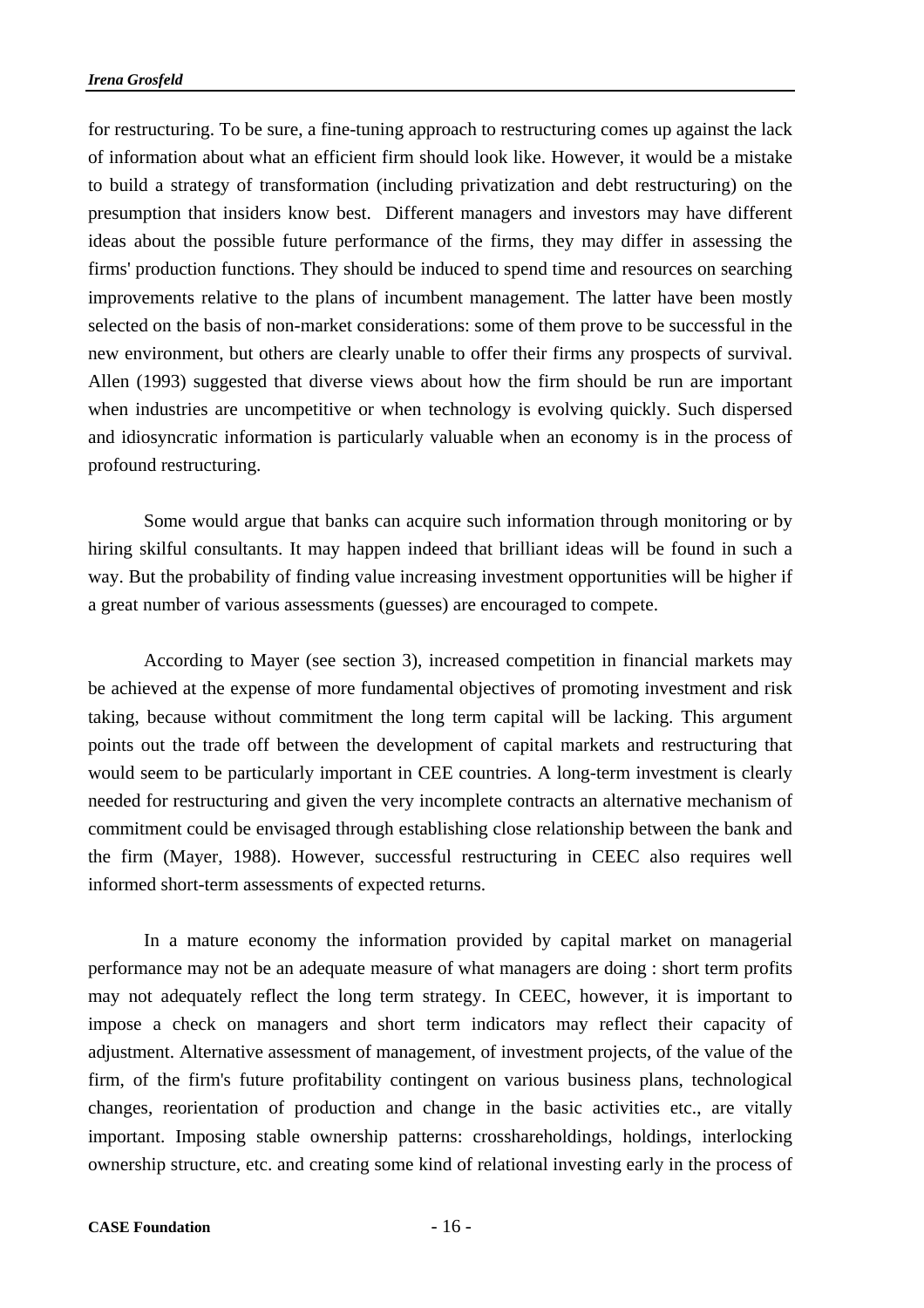transforming the CEE countries will hinder the emergence of value enhancing ideas. It will provide too much security to managers: what they really should get is contestability, not protection.

 Clearly, it is important that good projects with gains in the distant future are not ignored because current profits are valued more than future profits. In the case of new companies or the expansion of existing operations which have low probability of high pay off and high probability of low pay off (or which normally will take several years before significant expected returns can materialize), the development of venture capital firms seems to be a desirable solution. In venture capital firms the provision of capital (through the purchase of stocks, options or convertible securities) is correlated with managerial expertise, monitoring and selection functions. The managers of venture funds usually have skills that go beyond purely financial analysis: they provide business expertise and experience in industrial management, marketing, etc.<sup>25</sup> The need for such competences is confirmed by the experience of a few venture capital funds in Poland: the bottleneck of financing investment projects is not the lack of capital but the scarcity of good ideas with reasonable prospects for success.<sup>26</sup>

 It is also important to fully appreciate other risks of creating a bank based financial system and an interlocking ownership structure in the countries trying to separate the until recently closely interlinked political and economic spheres. Inevitable pressures for financing based on political connections may hurt fragile democratic institutions. In order to avoid cartelization, collusion, and monopoly abuses strong government regulation would be necessary. But if regulation fails - because of the lack of experience, or because the government proves to be unable to resist a great number of conflicting claims and pressures, then the whole system will be in jeopardy. Moreover, maintaining strong links between the banking and the industrial sector may slow down exit processes and make more difficult entry of new firms. There is the risk that existing borrowers would be favoured to the detriment of new clients, the latter having difficulty in raising funds from banks: instead of demanding the liquidation of hopeless cases banks have a tendency of rolling over bad debt.

#### **4. Recent developments.**

 There is a growing concern in several CEE countries that through various mechanisms large banks are starting to strongly dominate the enterprise sector. Below we give just a glimpse of recent evolution in the Czech Republic and in Poland.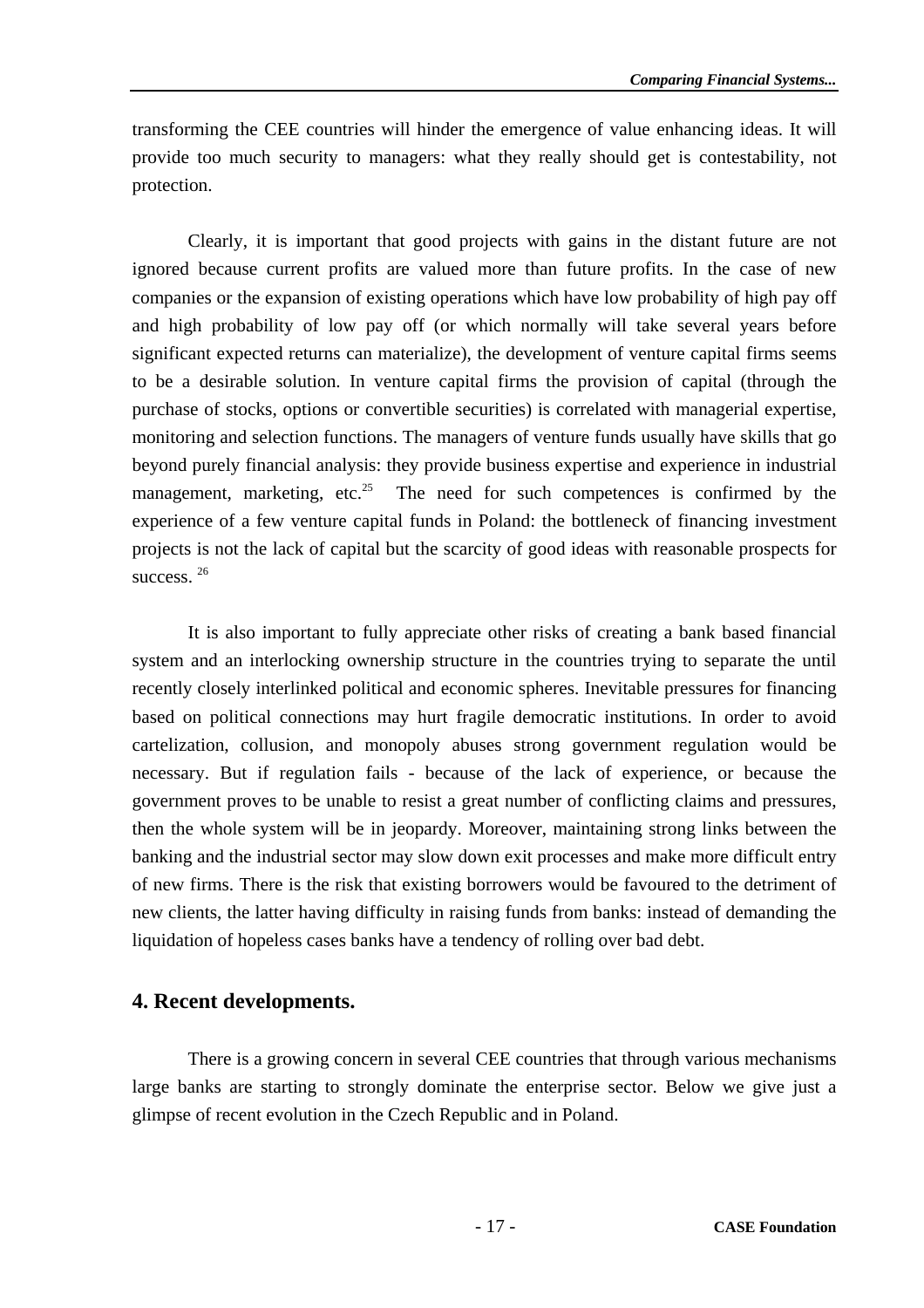In the Czech and Slovak Republics major commercial banks have acquired a great power in the process of voucher privatization: through the establishment of their investment privatization funds banks have become co-owners of an important part of the economy. The six biggest investment companies established by banks gathered 3,200 million voucher points, i.e. 53 % of voucher points given to Investment Privatization Funds and almost 40 % of the total number of points distributed in the first wave of voucher privatization (8,500 million). Regulation intended to limit banks' involvement was introduced after the funds started operating, and is not respected. A fund should not own more than 20 percent of the capital of any company but, according to some estimations, there are about 100 companies in which fund ownership is more important. Another rule according to which any shareholding in any company cannot represent more than 10 percent of the overall assets of a fund is also flouted: the government has been apparently captured by funds claiming that if they had to sell shares they own in excess of the limit, the stock prices would abruptly go down.  $27$ 

 Banks became owners not only of a large part of non-financial companies but also, regulatory restrictions notwithstanding, they came to own each other. In order to circumvent the provision forbidding bank funds to own shares in other banks, major commercial banks acquired shares in each other through the intermediary of their daughter investment companies. In some cases banks indirectly became even owners of their own shares. 28

 In Poland several mechanisms have been designed to make banks actively participate in privatization and the restructuring of the enterprise sector. Banks often acquire shares of enterprises listed on the stock exchange either participating in initial public offerings or investing on the secondary market  $^{29}$ , they provide equity capital to companies bought out by the employees  $30$ , or sold to domestic investors  $31$ ; banks participate in the mass privatization programme through establishing management funds that will take control of 20 - 30 enterprises each; a new programme called "Stabilization - Restructuring - Privatization", which has been discussed for the last two years but which is going to be eventually implemented in the cooperation with the EBRD, offers also a very important role to banks as active agents of enterprise restructuring; finally, banks convert debt into equity in the framework of the Conciliation Proceedings Act of 1934.<sup>32</sup>

 In order to deal with the non-performing debt problem an interesting alternative to the very slow and inefficient Conciliation Proceedings was introduced in March 1993 as the Law on Financial Restructuring of Enterprises and Banks. The law enables all banks to initiate bankruptcy proceedings without court participation.<sup>33</sup> A rationale for the law was that the consolidation of the financial system would not succeed if the enterprise sector were not restructured at the same time. Also it was assumed that the government would be unable to do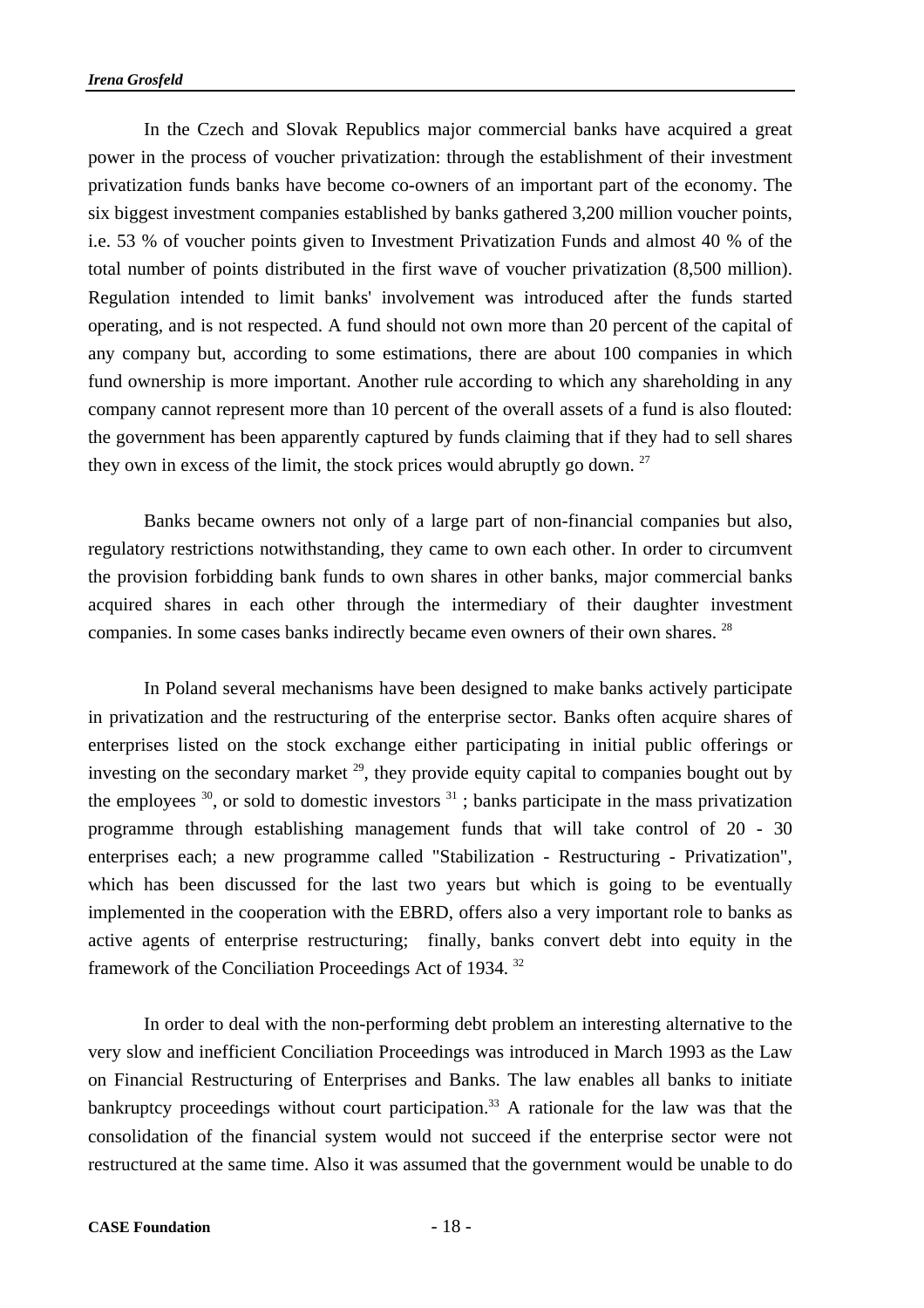the job.  $34$  During the working out of the law the debt/equity swaps were considered as the key mechanism of solving the problem of debt. An effort has been made to provide banks with correct incentives to collect relevant information about the performance and the prospects of firms. However, banks proved to be reluctant to swap debt into equity and to take control of enterprises: they do not feel competent enough to play the role of strategic investors, controlling the every day management of enterprises. 35

 Preliminary results of the financial restructuring undertaken in the framework of the law seem to be more limited than expected: 130 conciliatory procedures have been started (instead of 700 expected) and half of the total (16 trillion zlotys) value of bad debts have been dealt with.<sup>36</sup> In general, the law probably turned to be more beneficial to banks than to enterprises: banks have been capitalized, the share of bad credits in banks' portfolio decreased<sup>37</sup>, banks have acquired some expertise in dealing with bad debts and in most of them are in the process of putting in place more or less independent departments or funds specialized in investment banking. On the enterprise side it is too early to assess the impact of the Law. According to the authors of the law the bank conciliation procedure has been designed for dealing with large enteprises and the latter have indeed been involved in most settlements. However, the important perverse effect of the law seems to be its impact on small and medium enterprises in relatively good condition. There is some evidence that they had to bear the cost of the restructuring operation: as minority creditors they had to accept the reduction of their debts and could be forced into a restructuring agreement if it has been approved by creditors holding more than 50 per cent of debt.  $38$ 

#### **5. Conclusions**

 The form of financial institutions that will prevail in Central and East European countries may prove to be crucial for the quality of restructuring and adjustment of the industrial sector. It is difficult, however, to find clear guidelines for building the institutions of financial system. Empirical evidence is, not surprisingly, rather ambiguous as far as the performance of different financial systems is concerned. Economic theory provides, at best, some clues about trade offs that might exist between various functions - financing, information and control - a financial system is supposed to perform. So, there may be no ready-to-wear blueprints and we should rather carefully consider *relative* advantages of various financial institutions.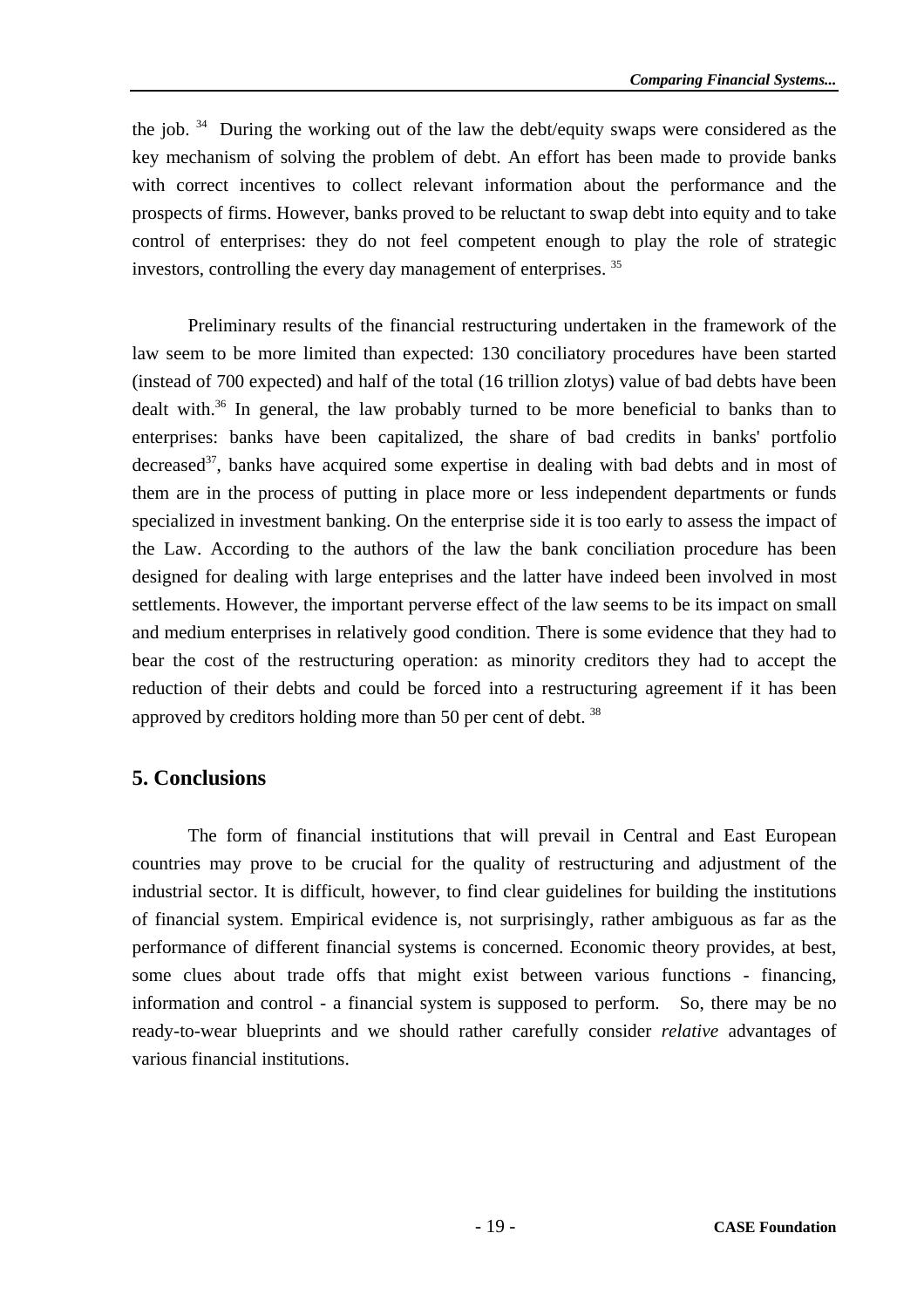This might suggest that in the particular situation of CEEC the priority should be given to eliminating impediments and stimulating information generation about various investment opportunities.

 Even if financial markets are initially weak in transition economies and should probably play a limited role for some time to come they should not be considered as a funny byproduct of the childish fascination of East European reformers with "capitalism". If in developed countries equity markets play a marginal role in raising funds, in developing countries their contribution is important. More importantly, however, stock exchanges provide incentives to competitive assessments of firms which may have an unusually high value in the first years of restructuring. 39

 The establishment of universal banking in CEE countries has occurred, is probably desirable and anyway conforms to the spirit of European financial institutions. However, within the universal banking regulation there are important differences between, for instance, Germany, France and the UK. Commercial and investment banks can certainly play an important role as intermediaries both in the venture capital-type role and in underwriting and placing securities for moderate size firms. It would be important for Central and East European countries to retain some of the benefits of bank involvement (mitigating moral hazard) without the concentration of ownership and interlocking relationship that characterize the German system. Given the starting point of the reforms - high concentration, lack of information about the value of capital stock, lack of competition and of managerial competence - a pure insider model, in which a bank is not only privileged creditor but also a shareholder of a firm, may not contribute to a dynamic adjustment of enterprises: the information needed for an efficient restructuring may become the victim of an excessive committment. Moreover, if banks are going to become owners of a great number of enterprises, privatization of both, banks and enterprises, may be slowed down and state intervention facilitated.

 The development of financial systems in CEEC is obviously largely influenced by particular privatization strategies. If we look at financial systems as devices for generating and transmitting information necessary for the improvement of resource allocation mass privatization programmes are certainly desirable as they bring an important number of firms to the stock exchange. But as far as these programmes lead to the emergence of strong financial intermediaries, from the information generation point of view, it is not indifferent whether those intermediaries will be German-type banks maintaining close links with enterprises or investment funds listed themselves on the stock exchange and having in their portfolio listed firms.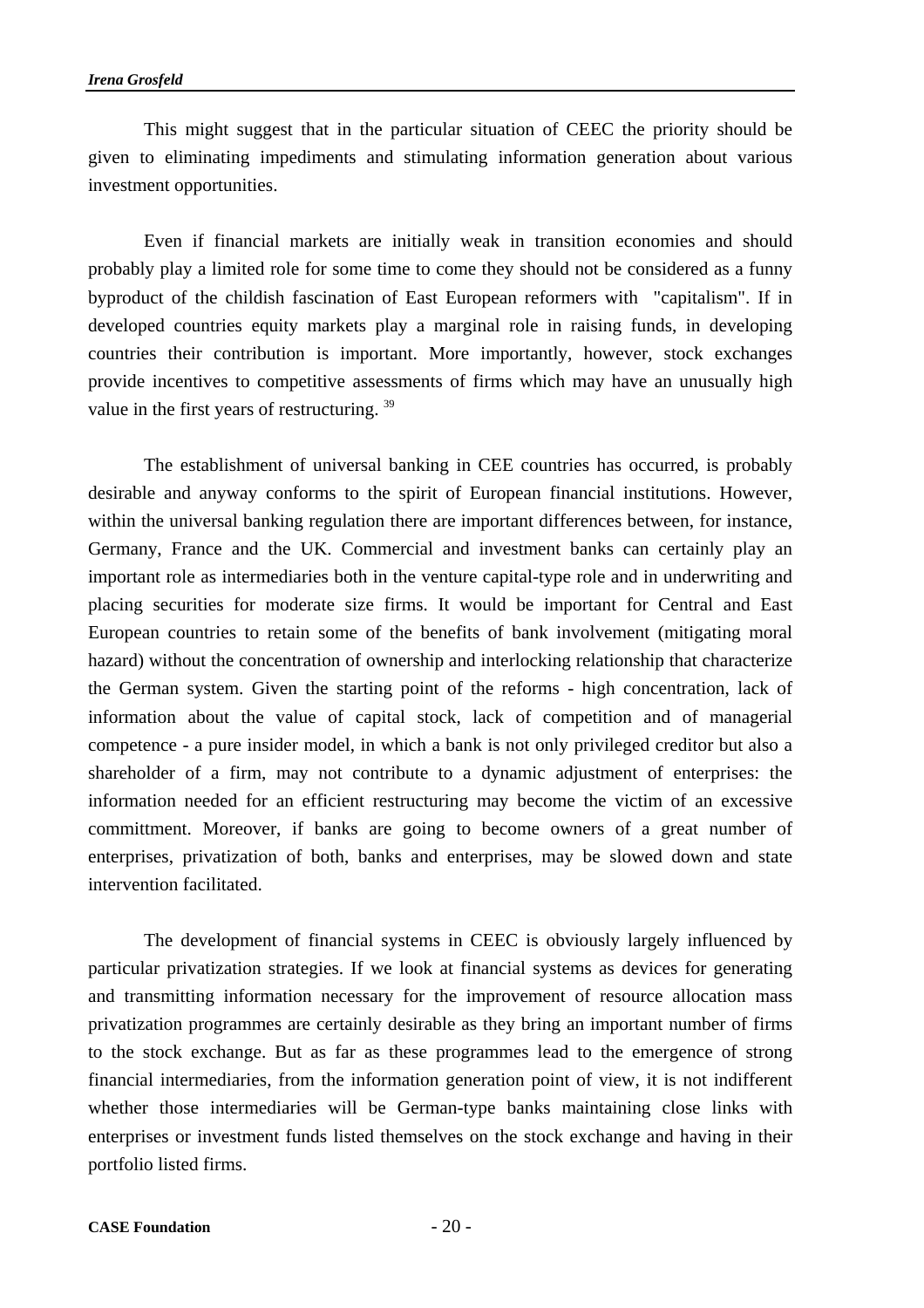Let us end by quoting Mancur Olson : "*Because uncertainties are so pervasive and unfathomable, the most dynamic and prosperous societies are those that try many, many different things. They are societies with countless thousands of entrepreneurs who have relatively good access to credit and venture capital, trying this and that and almost everything else. There is no way that a society can predict the future, but if it has a wide enough span of entrepreneurs able to make a broad enough array of mutually advantageous transactions, including those for credit and venture capital, it can cover a lot of the options more than any single person or agency could ever think of."* <sup>40</sup>

#### **Notes**

1. See, for instance, World Bank (1989), King and Levine (1993 a, b).

2. Control exercized on corporate managers by financial institutions is obviously part of a complex web of other constraints among which are the product and labour markets, a bankruptcy law, some cultural norms, etc.

3. The number of firms covered by financial analysts is 1200 in the UK and 200 in Germany. Cf. Nelson Directory of Investment Research, 1992.

4. A buy-out is a purchase of a company by the incumbent management : buy-in is a purchase of a company by new incoming management.

5. The only legal limit on a bank's shareholding is that it cannot exceed 15 per cent of a bank's equity.

6. Banks' voting power comes mainly from proxy votes, less so from direct equity holdings. In 100 biggest companies banks had 5 per cent of control rights due to direct holdings, but 36 per cent due to proxies. Cf. Cable (1985).

7. The employees sit on supervisory boards : they appoint one third of the board members in corporations employing less than 2000 employees, half in corporations employing more than 2000 employees. Cf. Edwards and Fischer (1991).

8. This argument could have but has not been used in the discussion about CEEC : Gerschenkron's (1962) case for universal banking has been extensively discussed by economic historians (Cameron, 1972) ; Hellwig (1990) carefully analyzes Gerschenkron's idea in terms of recent developments in economic theory.

9. But laws and regulations do not predetermine unambiguously the form of financial system : in the UK where there was no law against universal banking, commercial banks spontaneously specialized in deposit banking ; in Japan where after the second world war a law imposed a separation of deposit activities and of investment banking, in practice creditors have been playing the role similar to that of shareholders.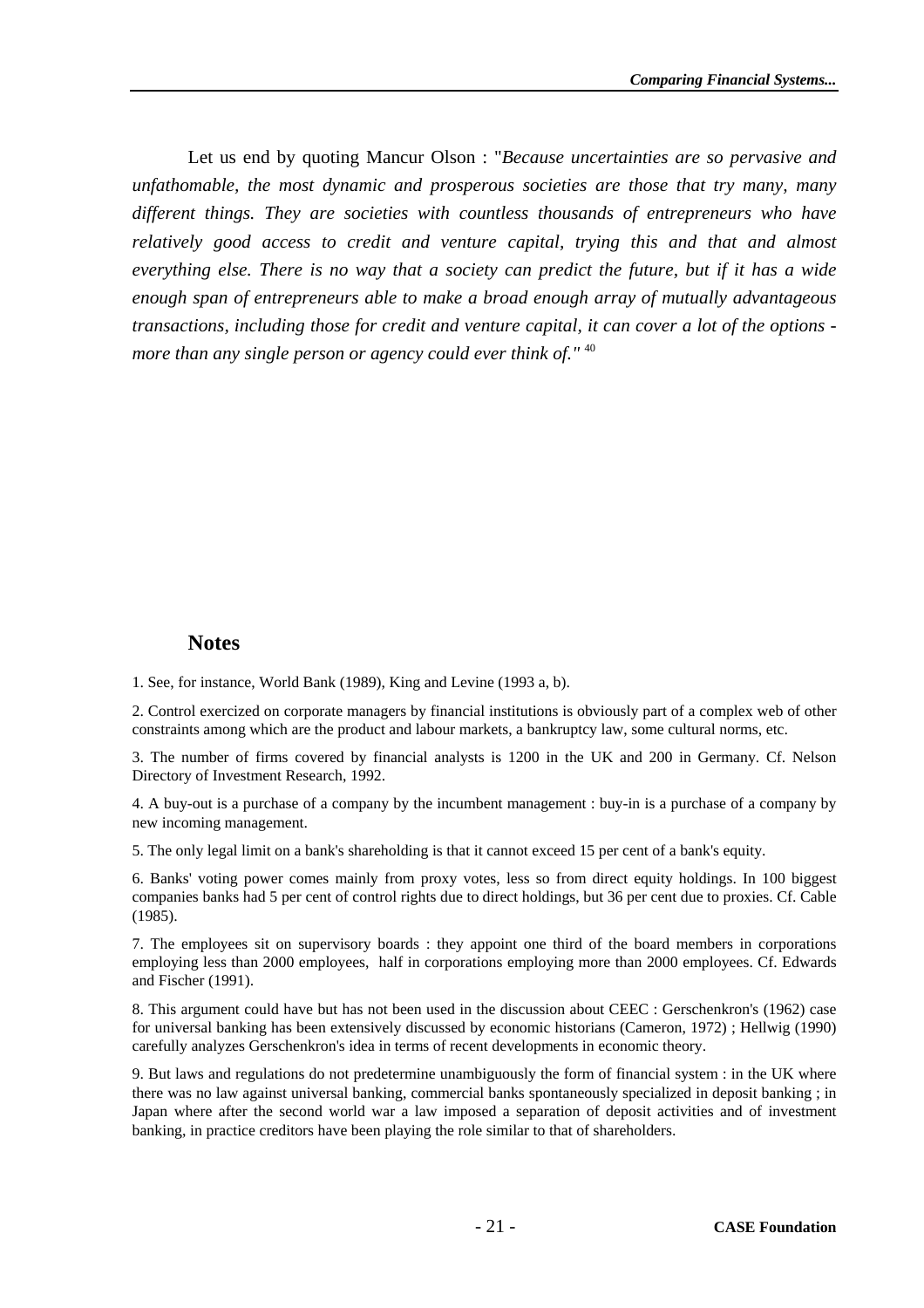10. Weinstein and Yafeh (1994) interpret the low growth rate of main bank firms as the consequence of bank pressure to avoid some risky investment projects with positive net present value to shareholders. They argue that when capital markets are underdeveloped, a system of close ties between firms and financial institutions is likely to lead to a redistribution of rents away from the manufacturing sector to the financial sector.

11. The example of industrial conglomerates in Latin America is clearly a negative one. In Japan, since 1993 industrial cartels have been severely criticized for having acquired too much power : "The collusive iron triangle of politicians, bureaucrats and industrialists that for decades sacrificed consumer interests for industrial competitiveness should get 'a coup'" (The minister responsible for industrial policy quoted in *International Herald Tribune*, 14.09.1993). A historical perspective relativizes the merits of the German system : "The criticism of the British banking system in the twenties and the praise of its German equivalent ceased in the thirties when the economic crisis of 1929-31 exposed the vulnerability of the universal banks leading to the collapse of a number of them. But since 1945 with the rapid growth of the German economy, attention has turned to the merits of the Universal banks". (Michie, 1992)

12. Mayer (1989) shows that in the period 1970-1985 securities markets in advanced countries did not contribute in a significant way to corporate finance. Mayer and Alexander (1990) show that in 1982-1988 large corporations in Germany and the UK were net *purchasers* of equity.

13. Singh and Hamid (1992) show that the top corporations in Jordania financed more than 50 % of their growth from equity issues, the biggest Turkish firms over 60 % , and the Korean firms 40 %.

14. This alleged passivity should, however, be qualified given that boards of directors of several large American floundering corporations have recently fired chief executives of IBM, General Motors, Westinghouse and American Express (Cf. *The Economist*, 6.2.1993).

15. Let us note, however, that the dangers of short-termism, hotly discussed in the second half of the eighties, are less so since 1993 when takeover activity nearly returned to the level of the boom years of 1988 and 1989. In the 1990s takeovers are justified rather by strategic arguments than purely financial ones (Cf. *Financial Times*, 17.02.1994).

16. Hellwig (1990) stresses the fact that we do not observe everywhere main bank relationship which contradicts the prediction of Diamond's theory.

17. Also it is sometimes argued that issuing debt by a firm may be considered as a signal of good prospects, because issuing debt by a firm with poor prospects would increase the probability of bankruptcy which is normally costly to management.

18. This distinction is important because, as says Hellwig (1990), "in countries where stock markets are organized and dominated by banks, a stock issue will be just as dependent on the firm's bank as a bank loan". Also with such financial innovations as introducing some form of contingent contract between a firm and its bank (allowing the latter to participate in the future profits of the firm) the distinction between debt and equity is becoming less clear cut. In the case of a normal loan the interest rate is independent from the profits earned by the firm.

19. According to Holmström and Tirole the crucial advantage of the information generated by stock prices as compared with direct assessment of managerial performance by board of directors is the objectivity and integrity of the stock markets. However, Mayhew and Seabright (1992) argue that in reality we observe much less remuneration schemes based on stock prices that the theory would suggest.

20. Let us note, however, that the long-term commitment argument (which provides the rationale for the relational investing approach) shows that some mechanisms, such as takeovers, allowing to alleviate the adverse selection may exacerbate the moral hazard problem.

21. See for instance Bokros (1993).

22. For an accurate account of banking reform see Dittus (1993).

23. Frydman et al. (1993) argue that the symbiotic and perverse links between the existing enterprises and state banking sector should be broken up : they suggest that instead of recapitalizing the existing banks the government should capitalize the new banking institutions (in the process of solving the problem of nonperforming debt). But they make a strong case for the bank based system in Eastern Europe.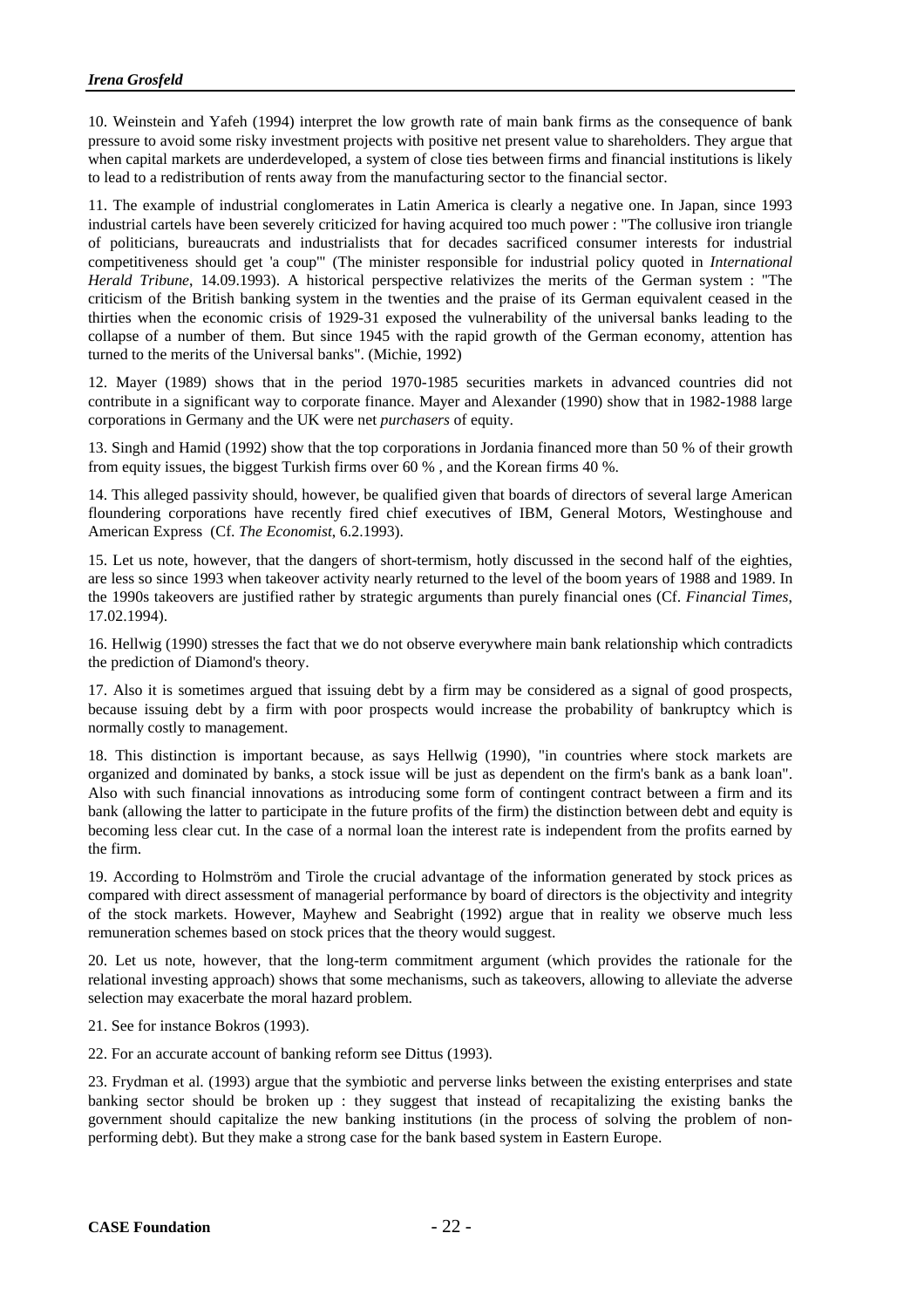24. At the macro level planners reacted to various disequilibrium signals but only after the imbalances went beyond some threshold. Cf. Grosfeld (1987).

25. An important condition for the development of venture capital firms seems to be the existence of divestment options. It is interesting to note that such firms have been established in those developing countries which had an active stock market, i.e. in Taiwan, Korea, Malaysia, India. See Sagari and Guidotti (1992).

26. See, for instance, Lipinski and Dunin-Wasowicz (1993).

27. Another argument used by funds is that after the second wave of voucher privatization their assets will increase and the 10 percent limit may not be attained.

28. This is the case of the Czech Investicní banka which owns 17 % of its own shares and of Slovak Investicní banka which owns 19% of its own shares. Cf. Mladek (1994).

29. For instance, BIG SA owns 11 % of Uniwersal, Bank Slaski 16 % of Polifarb, Polski Bank Rozwoju 18 % of Tonsil and 11 % of Krosno, Bank Handlowo-Kredytowy 18 % of Wolczanka and 10 % of Zywiec.

30. For example, Polski Bank Rozwoju invested in Budokor.

31. According to the banking law, investment in shares and bonds of companies cannot exceed 25 % of own capital (unless the president of the National Bank of Poland raises this limit to 50%).

32. See, for instance, the role of Polski Bank Rozwoju in the case of Stocznia Szczecinska.

33. The minister of justice, aware of the very limited processing capacities of courts , strongly supported the idea of introducing the possibility of non-court conciliation proceedings. (Cf. comments by Stefan Kawalec at the seminar organized by the CASE Foundation and the Polski Bank Rozwoju, 21.04.1994).

\*34. Giving a rather critical assessment of the preliminary results of the implementation of the law, Henryka Bochniarz, ex-minister of industry and now consultant to Bank Zachodni (one of the seven banks concerned) admitted, however, that she had much more opportunities to influence restructuring of enterprises as consultant than as minister (at the seminar organized by the CASE Foundation and Polski Bank Rozwoju).

35. As was expressed by one banker : "Banks are looking for secure investments. It easier to deal with bad credits than with bad shares. The best situation for banks is when large foreign investor comes in and banks take minority shares. Banks do not want to become dominant shareholder and creditor at the same time". Quoted in : Boguszewski et al. (1993).

36. See *Rzeczpospolita*, 20.04.94. The law imposed on banks that have been capitalized ex ante with 11 trillion zlotys in Treasury bonds of 15 years maturity, the obligation to take, before the end of March 1994, a decision about the debt qualified at the end of 1991 as bad. According to the law, several options were available to creditors : 1. they could sign a conciliation agreement (involving conversion of debt into equity, debt reduction and/or debt rescheduling) ; 2. if a debtor was considered non viable or did not agree to a restructuring plan banks had to sell the debt (securitization), to file for bankruptcy in the court or initiate liquidation.

37. For instance, the share of bad credits in Bank Gdanski fell from 32 % in 1991 to about 15% *Rzeczpospolita*, 20.05.1994.

38. At the beginning of May 1994 the Ombudsman asked the Constitutional Court to abrogate the Law on Financial Restructuring of Enterprises and Banks as being incompatible with Constitution : he argued that the Law has introduced an unequal treatment for creditors, and in particular that it has created a privilege for banks and for creditors benefitting from conciliatory proceedings. Banks usually dominate creditors' meeting and can impose their solution on other creditors.

39. At the beginning stock markets may not properly reflect the value of firms. In the Czech Republic a sudden jump in the supply of shares has initially depressed prices. The prices on the Warsaw Stock Exchange, after the spectacular increase in 1993 when the performance of listed companies was mediocre, have dropped to a more reasonable level in the first half of 1994, while the performance of most of companies significantly improved.

Information disclosure can also be stimulated in other ways. In Chile, for instance, all companies with limited liability are obliged to publish the same information as companies listed on the stock exchange.

40. Olson (1992), p. 69.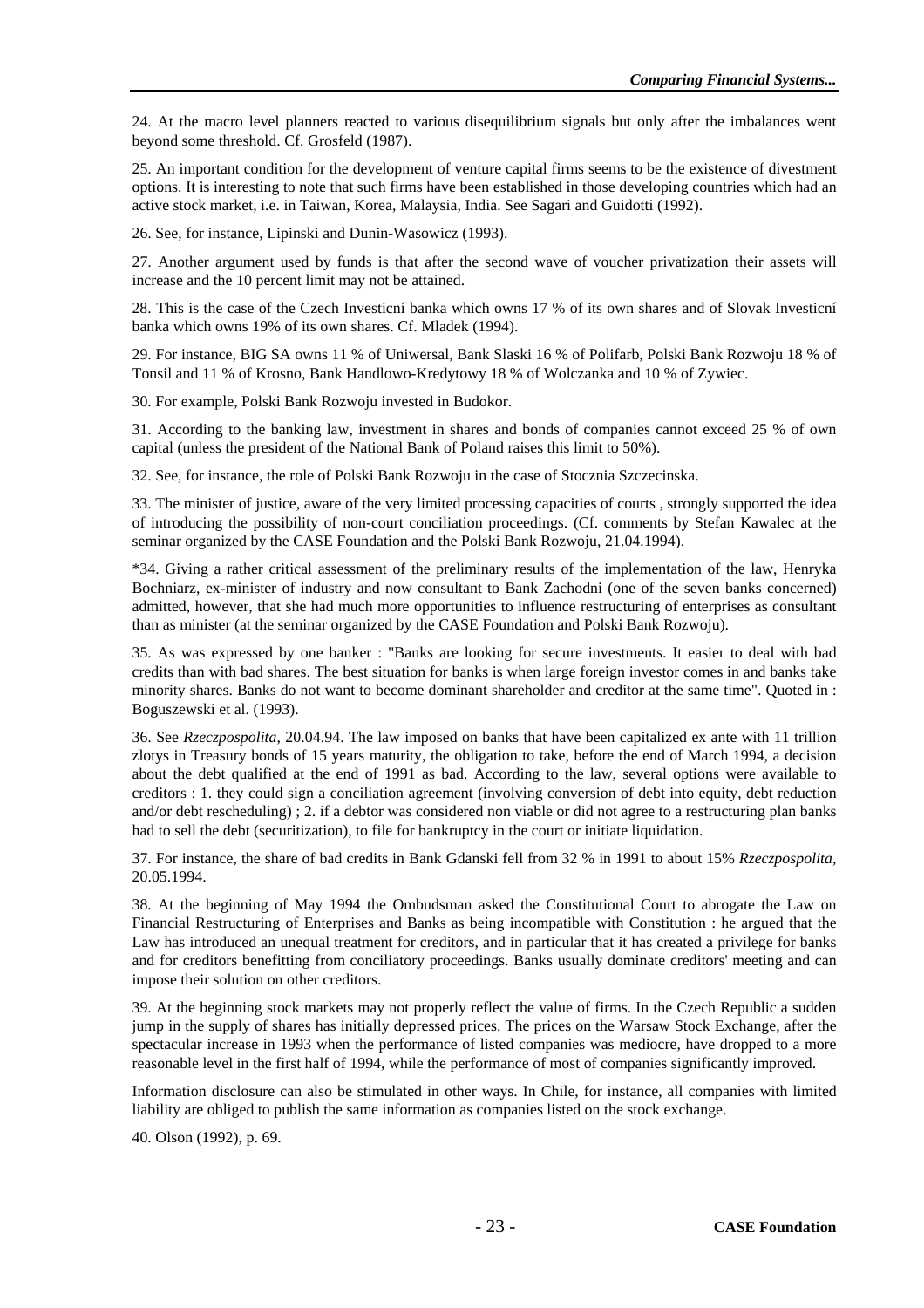#### **References**

Aghion, Ph. and P. Bolton (1992), An Incomplete-contract approach to financial contracting", *Review of Economic Studies*, October.

Allen F. (1993), "Stock markets and resource allocation", in : C. Mayer and X. Vives (eds.).

Boguszewski, P. et al. (1993), "Banki a przedsiebiorstwa", Instytut Badan nad Gospodarka Rynkowa, September.

Bokros, L. (1993), "Privatization and banking system in Hungary", paper presented to the workshop on Privatization in Central and Eastern Europe, Budapest, May.

Cable, J. (1985), "Capital market information and industrial performance: the role of West German Banks", *The Economic Journal*, 95, March.

Cameron, R.(ed.) (1967), *Banking in the Early Stages of Industrialization*, London : Oxford University Press.

Cameron, R. (ed.) (1972), *Banking and economic Development*, New York, London: Oxford University Press.

Corbett, J. and C. Mayer (1992), "Financial reform in Eastern Europe : Progress with the wrong model", *Oxford Review of Economic Policy,* vol. 7, N° 4, pp. 57 - 76.

Dewatripont, M. and J. Tirole (1991), "Managerial incentives, corporate control and the diversity of securities", mimeo, November.

Diamond, D.W. (1984), "Financial intermediation and delegated monitoring", *Review of Economic Studies*, vol. 51.

Dittus, P. (1993), "Corporate governance in Central Europe : The role of banks", Bank for International Settlements, mimeo.

Edwards, J.S.S., and K. Fischer (1991), "Banks, finance and investment in West Germany since 1970", CEPR Discussion Paper N° 497.

Franks, J. and C. Mayer (1990), "Capital markets and corporate control : a study of France, Germany and the UK", *Economic Policy*, April.

Frydman, R. et al. (1993), "Corporate governance and finance", *The Economics of Transition*, vol. 1, N° 2.

Gerschenkron, A. (1962), *Economic Backwardness in Historical Perspective*, Cambridge Mass.: The Belknap Press of Harvard University Press.

Grosfeld, I. (1987), "Modelling planners' investment behaviour : Poland, 1956-1981", *Journal of Comparative Economics*, vol. 11.

Hellwig, M. (1991), "Banking, financial intermediation and corporate finance", in : Giovannini A. and C. Mayer (eds.), *European Financial Integration*, Cambridge : CEPR and Cambridge University Press.

Holmström, B. and J. Tirole (1993), "Market liquidity and performance monitoring", *Journal of Political Economy*, N° 4, pp. 678 - 709.

Joskow, P.L. (1994), "Privatization in Russia : What should be a firm ?", paper presented at the conference "Economie des coûts de transaction", Paris, May.

King, R.G. and R. Levine (1993 a), "Finance and growth : Schumpeter might be right", *Quarterly Journal of Economics*, vol. 58, August.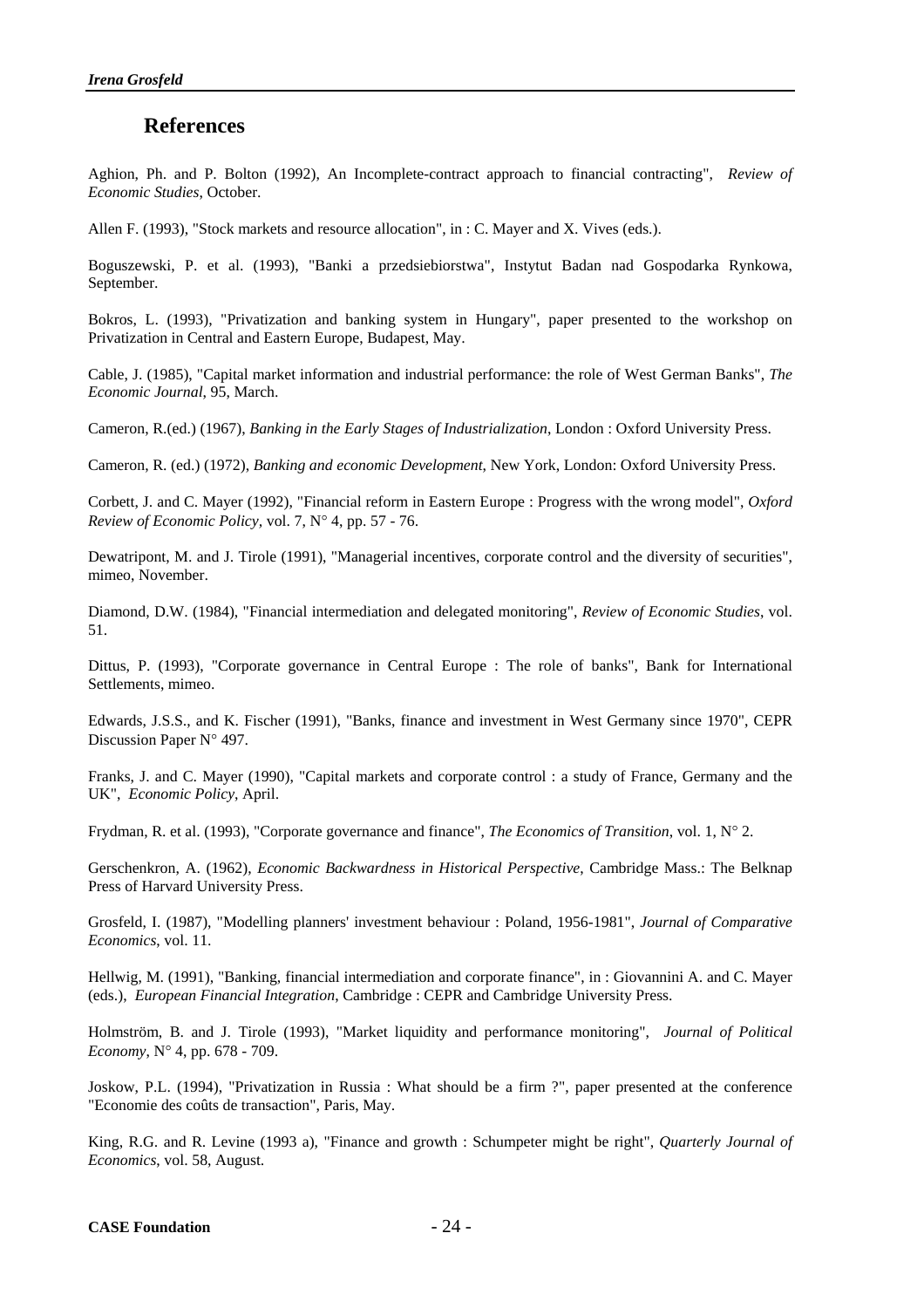King, R.G. and R. Levine (1993 b), "Financial intermediation and economic development", in : C. Mayer and X. Vives (eds.).

Lipinski, S. and M. Dunin-Wasowicz (1993), "Przybysze z misja", *Gazeta Bankowa*, N° 45.

Mayer, C. (1988), "New issues in corporate finance", *European Economic Review*, 32, pp. 1167 - 1188.

Mayer, C. (1989), "Myth of the West : Lessons from developed countries for development finance", Working Paper N° 301, The World Bank.

Mayer, C. and I. Alexander (1990), "Banks and securities markets : corporate financing in Germany and the UK", CEPR Discussion Paper N° 433.

Mayer, C. and X. Vives eds. (1993), *Capital Markets and Financial Intermediation*, Cambridge: CEPR and Cambridge University Press.

Mayhew, K. and P. Seabright (1993), "Incentives and the management of enterprises in economic transition : capital markets are not enough", *Oxford Review of Economic Policy*, vol. 8, N° 1, pp. 105 - 129.

Michie, R.C. (1992), *The City of London, Continuity and Change, 850 - 1990*, McMillan Academic and Professional Ltd.

Mladek, J. (1993), "Czech privatization process - Time for corporate governance", prepared for the conference : Output decline in Eastern Europe : prospects for recovery ? Unavoidable, external influence or homemade ?, IIASA Laxenburg, November.

Olson, M. (1992), "The hidden path to a successful economy", in : Ch.C.Clague and G. Rausser, *Emerging Market Economies in Eastern Europe*, Cambridge, Mass.: Basil Blackwell.

Sagari, S.B. and G. Guidotti (1992), "Venture capital lessons from the developed world for the developing markets", International Finance Corporation Discussion Paper N° 13.

Shleifer, A. and L. Summers (1988), "Breach of trust in hostile takeovers", in : Auerbach A.J. (ed.), *Corporate Takeovers*.

Singh, A. and J. Hamid (1992), "Corporate Financial Structures in developing Countries", International Finance Corporation Technical Paper N° 1.

Stiglitz, J.E. (1992), "The design of financial systems for the newly emerging democracies of Eastern Europe", in : Clague, C. and G.C. Tausser (eds.), *The Emergence of Market Economies in Eastern Europe*, Cambridge Mass. - Oxford : Basil Blackwell.

Taggart, Jr. R.A. (1985), "Secular Patterns in the Financing of U.S. Corporations", in B.M. Friedman (ed.), *Corporate Capital Structure in the United States*, Chicago : University of Chicago Press.

Weinstein, D.E. and Y. Yafeh (1994), "On the costs of universal banking : evidence from the changing main bank relations in Japan", Harvard University, mimeo.

van Wijnbergen, S. (1994), "On the role of banks in enterprise restructuring : The Polish example", CEPR Discussion Paper N° 898.

Williamson, O. (1988), "Corporate finance and corporate governance", *The Journal of Finance*, vol. 43, N° 3.